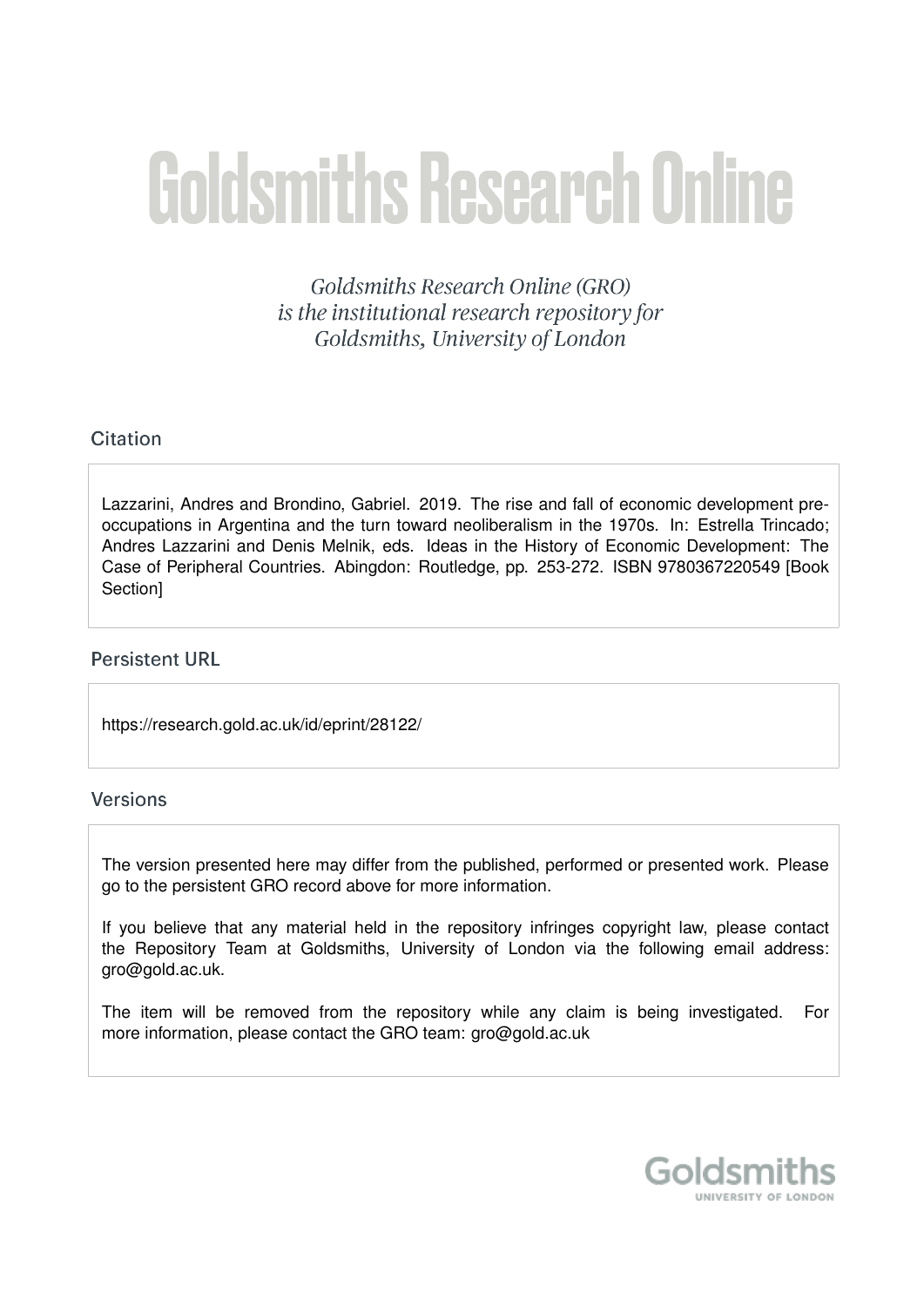## The rise and fall of economic development preoccupations in Argentina and the turn toward neoliberalism in the 1970s

Andrés Lazzarini Gabriel Brondino

### **1. Introduction**

It is broadly acknowledged in the literature that Argentina's first experiences in industrialisation started between the outbreak of the First World War and the Great Depression (Ferrer, [1](#page-1-0)956; Korol & Sabato, 1990; Rougier, 2017; Villanueva, 1972).<sup>1</sup> Until then, the economy was mainly based on the so-called *agro-export model*, which was established around the 1860s after Argentina's full integration into the global market. That model greatly benefited the export of staples and allowed the country to go through a relatively prosperous period, combining the natural conditions for crop production with the inflow of foreign investment devoted to building infrastructures. However, serious disruption of international conditions during the interwar period impinged on the export strategy. The challenge to the economy posed by both internal and external conditions led the country to start a complex process of industrialisation. Eventually, these early experiences would become broadly known as the first phase of import substitution industrialisation (ISI). While these experiences were not the result of any political strategy designed in advance (Ferrer, 1981), ISI arguably became the cornerstone of the development focus and debates in Latin America a few decades later.

The history of preoccupations with economic development can be viewed from two interrelated perspectives. First, development became an issue that went hand in hand with the actual historical experiences of industry following the First World War and, more intensively, after 1930. Second, development theories and discussions about them had their heyday in the 1950s and 1960s, a time when development theories from the structuralist school had already taken off in academia and policy circles. While these debates rooted their diagnoses and proposals in the real experience of past decades, it was only in the mid-twentieth century that the economic discussion centred on development issues, with economists and policy makers debating the strategies, institutions, policies and problems with a view to encouraging the process of industrialisation and making it sustainable in the long run (Altamirano, 1998). However, in the 1970s the 'old'

<u>.</u>

<span id="page-1-0"></span><sup>1</sup> See also Di Tella & Zymelman (1967) and Díaz Alejandro (1970).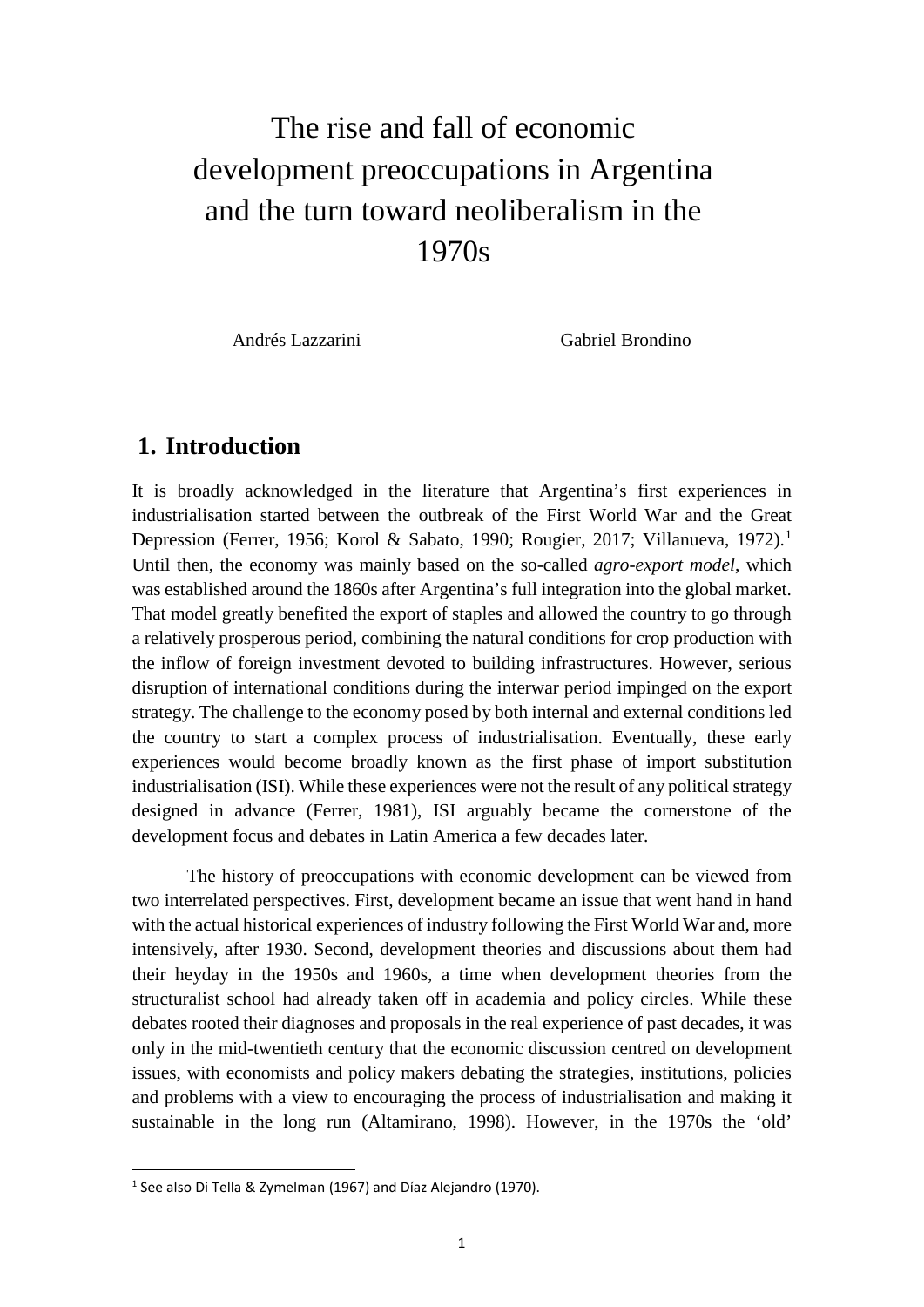developmentalist analyses, policies and institutions targeted at industrialisation were drastically reoriented, marking the beginning of the neoliberal period.

The aim of this chapter is to offer a structured account of the transition in economic discussions in Argentina from debates on development and its relationship with industrialisation and the role of the state, to the rise of neoliberal thinking in the 1970s. In Section 2 we present the preoccupations of some antecedents of industry drawn from the first industrialisation experiences and their influence on some renowned Argentine structuralist authors. Section 3 traces the main lines of the development debates in Argentina among professional economists, policy makers and academics during the 1950s and throughout the 1960s. Then, Section 4 presents the historical circumstances that led to the end of development thought, stressing how the economic burdens that external constraints placed on the economy would later turn discussions toward prudent macroeconomic management. In Section 5 we identify the links between the rise of neoliberal ideas and some salient features of the economic policy implemented during the last Argentine dictatorship (1976-1983). We will argue that discussions on orthodox, macro-oriented policies aimed at 'fighting inflation' not only overshadowed discussions on development and development policies and strategies, but also became the ideological umbrella under which a drastic redistribution of income from labour to capital took place in the wake of a neoliberal policy. Section 6 provides some concluding remarks.

## **2. Industrialisation, development and structuralist ideas in Argentina**

After Argentina's reunification in 1852, the predominant ideology was classical liberalism, based on the works of classical political economists (François Quesnay and Adam Smith, among others). It was also influenced by political events such as the French Revolution and the United States of America declaration of independence. One of the main intellectuals in this period was Juan Bautista Alberdi, whose ideas deeply influenced the content of the 1853 National Constitution. Alberdi argued for the importance of building the main institutions to develop a capitalist system of production. He viewed the constitution as "a complete system of economic policy, insofar as it guarantees by strict disposition the free action of labour, capital, and land as the main agents of production" (Alberdi, 1858, p. 363). [2](#page-2-0) In other words, the constitution serves as an instrument dedicated to defending the private sector and protect it from the possible abuses of the public sector (Ferrucci, 1984). Ultimately, it attempted to promote and encourage the arrival of a foreign population and the inflow of foreign capital.

The 1853 Constitution is the basic institutional framework upon which the agroexport model was developed, an economic growth model based on the export of staples

 $\overline{a}$ 

<span id="page-2-0"></span><sup>&</sup>lt;sup>2</sup> Translated by the authors. If not otherwise mentioned, all translations into English have been made by the authors,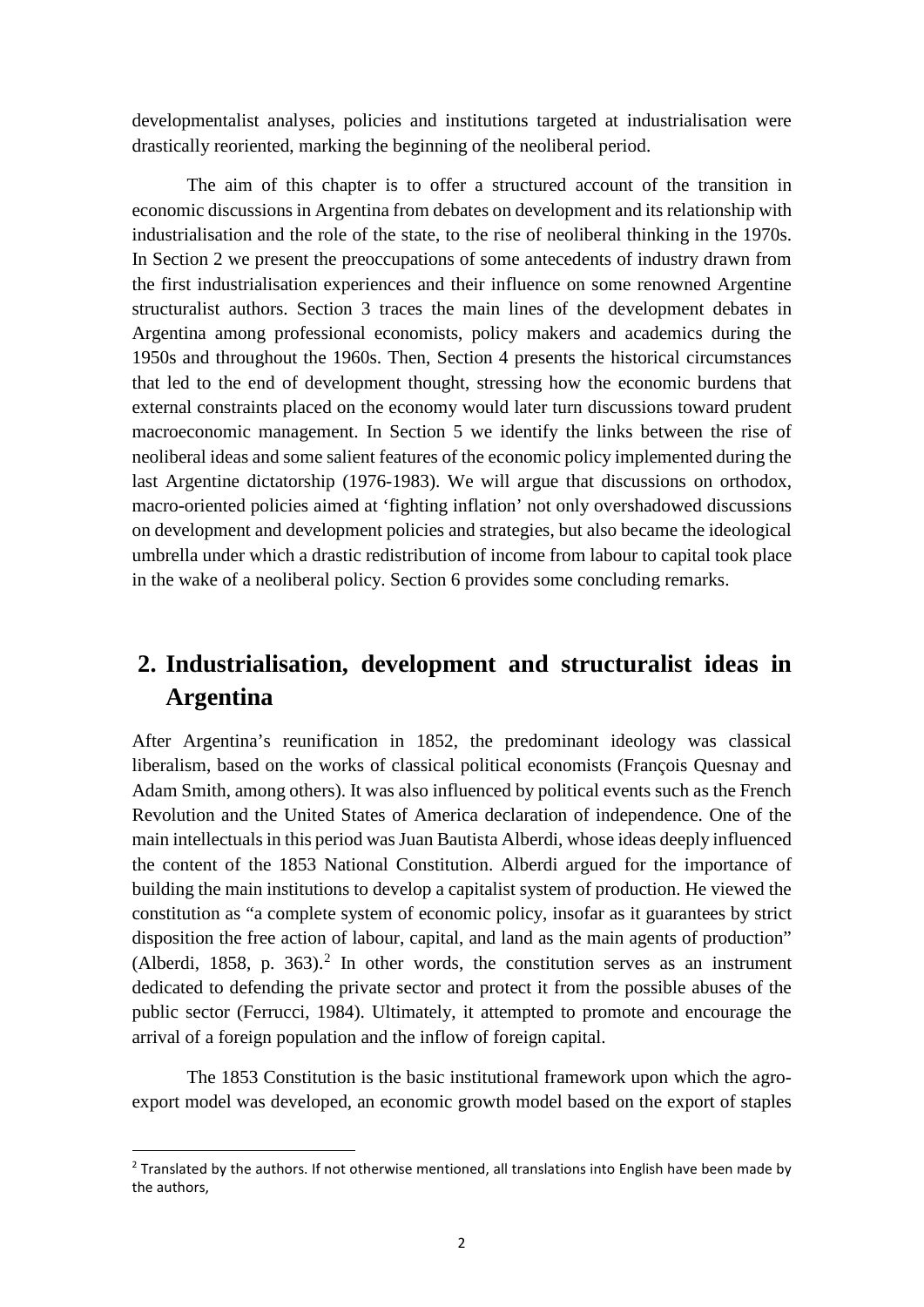such as beef, maize, corn, and wool. Between 1870 and the late 1920s, the model worked smoothly by combining an exceptional increase in exports with a huge inflow of foreign investment in infrastructures such as harbours, railways, and several public utilities and facilities. Rising commodity prices and the exceptionally good lands of the Argentine *Pampas* ensured a prosperous period characterised by the production and exporting of primary goods to the European market (especially the UK). The current account surplus more than offset imports of both consumption and capital goods needed for the infrastructure and other domestic production (Díaz Alejandro, 1970).

The first industrialisation experiences began after signs of exhaustion of the agroexport model became apparent, particularly after the outbreak of the First World War (Rougier, 2017). These experiences essentially involved the development of 'passive' or 'derivative' branches of manufacturing, such as textiles, food, leather, construction and light metallurgy. Indeed, some of these branches, such as foods and beverages and textiles, dated back to the late nineteenth century (Rougier, 2017, pp. 25–26). It was therefore natural to assume that the evolution of the manufacturing sector would increase specialisation in these sectors (for example with the installation of big American meatprocessing firms in the 1920s).

The Great Depression resulted in plunging export commodity prices and protectionist measures being implemented in the main export markets for Argentine goods (Ferrer, 1981). The development of the manufacturing sector before the recession did not eventually mean a total break with the agro-export model and now the external conditions for the continuation of solely the export strategy were so negative that it was evident that the country had to change its 'dynamic centre'. As Ferrer (1981, p. 51) explains, by 1930, while the national elite of the *Pampas* and their main associated traders<sup>[3](#page-3-0)</sup> searched for policies "to consolidate their interests, at the same time, [those policies] could open new frontiers toward national development."

The external situation was not the only factor promoting change, as domestic conditions in the Argentine economy had also drastically altered. While in 1880 the country was home to 2 million inhabitants, by 1930 that figure had reached 12 million, thereby creating a large domestic market (Ferrer, 1981, pp. 46–47). The changes in real conditions were concomitant with words of warning before 1930 from some influential scholars. The emphasis that, since the late 1910s Alejandro Bunge (1880-1943) and his group had placed on the signs of stagnation in the agro-export model, through the *Revista de Economia Argentina* in 1918, were perhaps the most influential (Bunge, 1940; Korol & Sabato, 1990, p. 8). Their main aim was to warn about the limits associated with primary products and overspecialisation in these, the concern being that they were highly dependent on international conditions. They called for the diversification of domestic production as well as protectionist measures (Bunge, 1940). This line of thinking had an

<span id="page-3-0"></span><sup>&</sup>lt;sup>3</sup> According to Bunge (1940, p. 245), in 1917 sixty-two per cent of traders in the country were foreign nationals.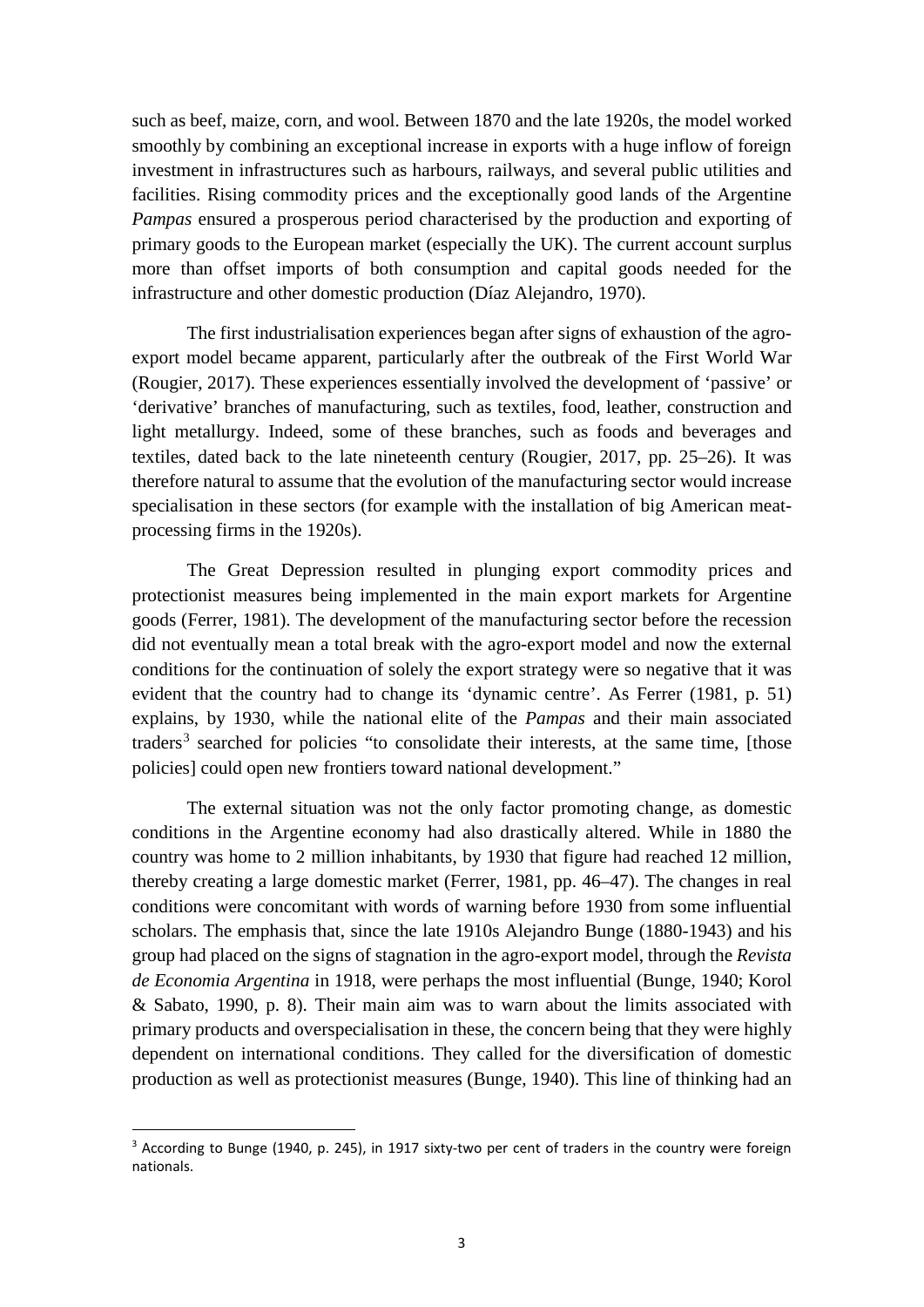enormous influence on Prebisch and structuralist thought, as we will see below. [4](#page-4-0) Indeed, the Argentine economy only started to reach a turning point in its economic structure during the immediate years after the Great Depression, while the first basic elements of a set of diagnoses and proposals would later become part of the structuralist thought.

The new challenges posed by the international crisis led policymakers to adopt active state intervention. Yet by 1931, the early policies implemented had a real orthodox flavour: they were aimed at cutting public expenditure and wages to balance the budget and tackle inflation. A key protagonist and supporter of such policies was Raúl Prebisch (1901-1986), later the first president of the newly created Central Bank in 1935 and a notable economist. From 1949 he heavily influenced Latin American economic thought through his role in the United Nations' Economic Commission for Latin America (UN-ECLA), broadly known as CEPAL. Prebisch, in his capacity as advisor to the Ministry of Finance in 1931, believed that a return to recovery and to business-as-usual was "around the corner" (Prebisch, 1986, p. 135); but the scale and depth of the crisis made him realise that its effects were still the main factor in the contraction of the economy, rather than excessive public expenditure or the fiscal deficit (Prebisch, 1983, p. 175 and *passim*). The crux was that the balance of payments crisis prevented it from paying for the necessary imports, and without them, any economic recovery would be further postponed.

Perhaps eclectically, Prebisch considered it necessary to implement a series of non-orthodox measures such as an increase in customs tariffs, income taxes, minimum agricultural prices, and, especially, exchange rate controls. While these measures were fully in keeping with a program of industrialisation, it was not until 1940 that Prebisch *explicitly* recognised that such policies were aimed at industrialisation. This may be because measures such as minimum prices or exchange controls were originally meant to benefit the primary sector. Prebisch (1986, pp. 133–134, emphasis added) commented retrospectively that he did not declare his economic measures to be an open industrial policy in 1931 because of the still prevalent liberal ideas held by a wide range of political parties and intellectual groups:

I personally convinced those in government of the need to apply an orthodox policy, the only path I knew in those days. I do not think it was mistaken, given the need to stop inflation and check the fiscal deficit. (…) Not all was orthodoxy. Other, heterodox measures were also adopted, such as the rise in customs both for fiscal and protectionist reasons. But I must confess that in those days *we took great care not to speak about an industrialisation policy*, since the doctrine of the international division of labour was still prevalent not just among landowners but within the political parties themselves. Even the Socialist Party accepted the doctrine of the international division of labour.

One of the salient features of the core of structuralist thought is the active role of the government in managing the economy and in redirecting efforts towards industrialisation. The basic tenets of this approach (Diamand, 1973; Ferrer, 1956;

<span id="page-4-0"></span><sup>4</sup> As Korol and Sabato (1990) stressed, Bunge's thought was very influential during the Peronist governments (1946-1955), whose two five-year plans were drafted by José Figueroa, a former disciple of Bunge.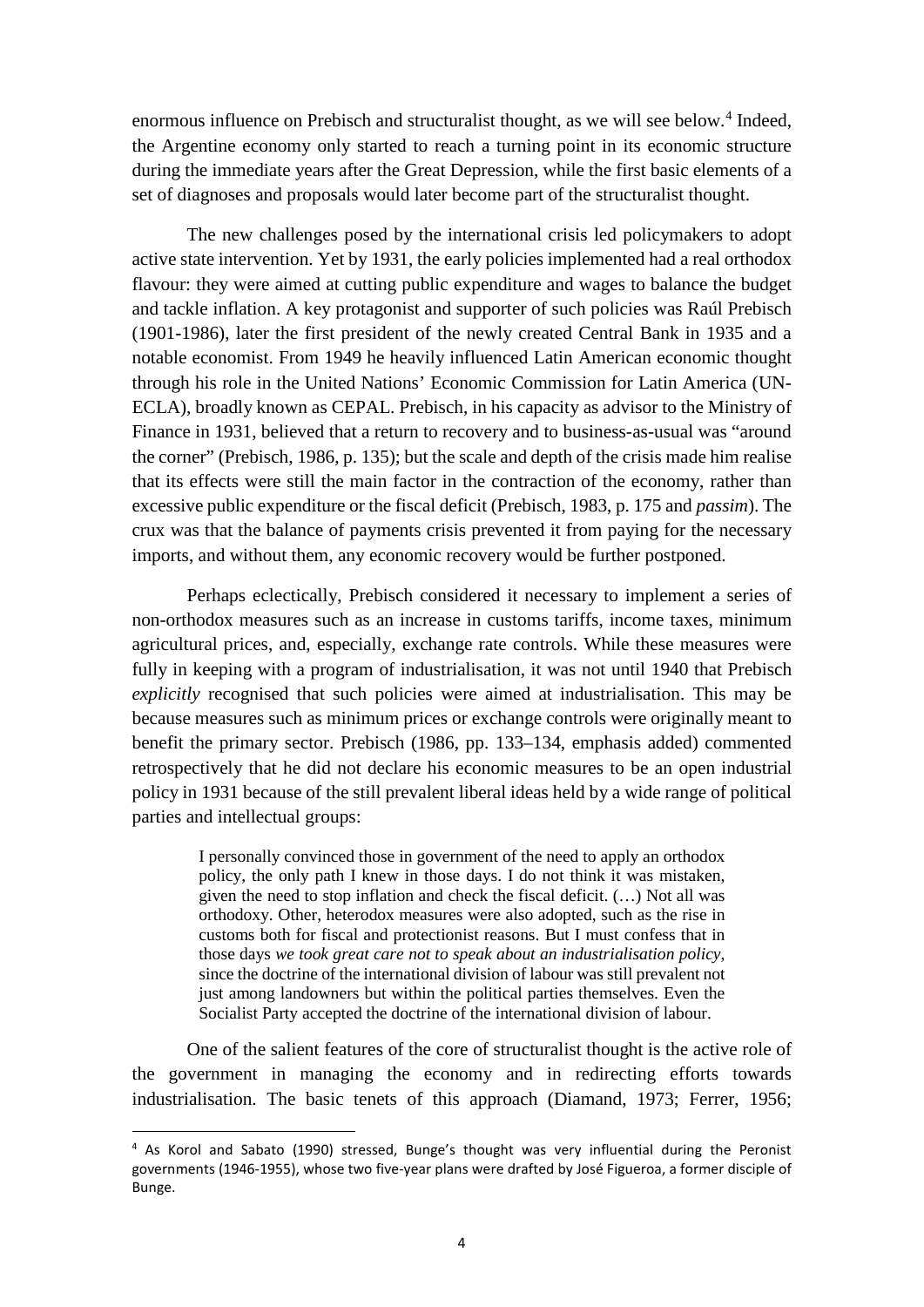Furtado, 1961; Prebisch, 1950) hold that economic development should be interpreted and analysed by taking a fresh look at the reality of Latin American economies (or peripheral economies in general). While orthodox thinking holds that specialisation in production and trade according to relative factor scarcities benefits both industrialised (capital-abundant economy) and non-industrialised (labour-abundant economy) countries, structuralist thought vehemently opposes this view because the latter's prescription of specialisation would only work for *structurally homogeneous* countries that only differ in their respective factor endowments. However, a striking feature of peripheral countries is their structural *heterogeneity*, manifested particularly in the diverging productivity levels of the different sectors within their economies (Pinto, 1970).

As Prebisch showed in the famous *CEPAL Manifesto* (Prebisch, 1950), trade integration between peripheral and central countries entailed a non-uniform distribution of the fruits of technical progress between the two groups. This was especially so because the prices of raw materials and primary products exported by the periphery tended to fall more rapidly than the prices of the manufactured goods that these countries imported. Since "the reduction of income, either profits or salaries, is less difficult" in the periphery than in the centre, and since "the agricultural workers employed in primary production in the peripheral countries [are disorganised]" (Prebisch, 1950, p. 20), the reduction in profits in the centre when demand falls is partially overcome by passing on those losses to peripheral countries through the prices of manufactured goods which they must import. In addition, the different income elasticity of demand levels for manufactured goods and primary products may explain the deterioration in the terms of trade for the periphery. The continuous downward trend for the purchasing power of exports from the periphery constituted enough evidence, in Prebisch's view, to promote industrialisation that could replace some of the imported goods. Since such a tendency was an undesired result of the free operation of markets, the drive for industrialisation required the active intervention of the state through planning.

By the 1940s and 1950s, as the developmentalist school of the CEPAL strengthened its position in the region, it was customary to think of industrialisation, development and state intervention as a whole. The salient opposition to orthodox thinking in terms of state intervention naturally had Keynes' analysis of unemployment among its influences, thereby involving an examination of the lack of effective demand and the search for suitable policies. While the influence of Keynesian ideas on the structuralist school (Prebisch, 1947) is undeniable, it is important to note that CEPAL economists adopted some influential historical forerunners who had stressed the role of the state in the transformation of the economy. As noted above, this was the mark left by Alejandro Bunge on Prebisch and other structuralist authors. In relation to state intervention, in 1917 Bunge wrote:

This fact is undisputable: the country does not have the capacity to defend the national production through private initiative. If *action* is indispensable and we cannot wait for its emergence through private initiative, it is evident that it must emerge thanks to government action. It must intervene. Can it do so?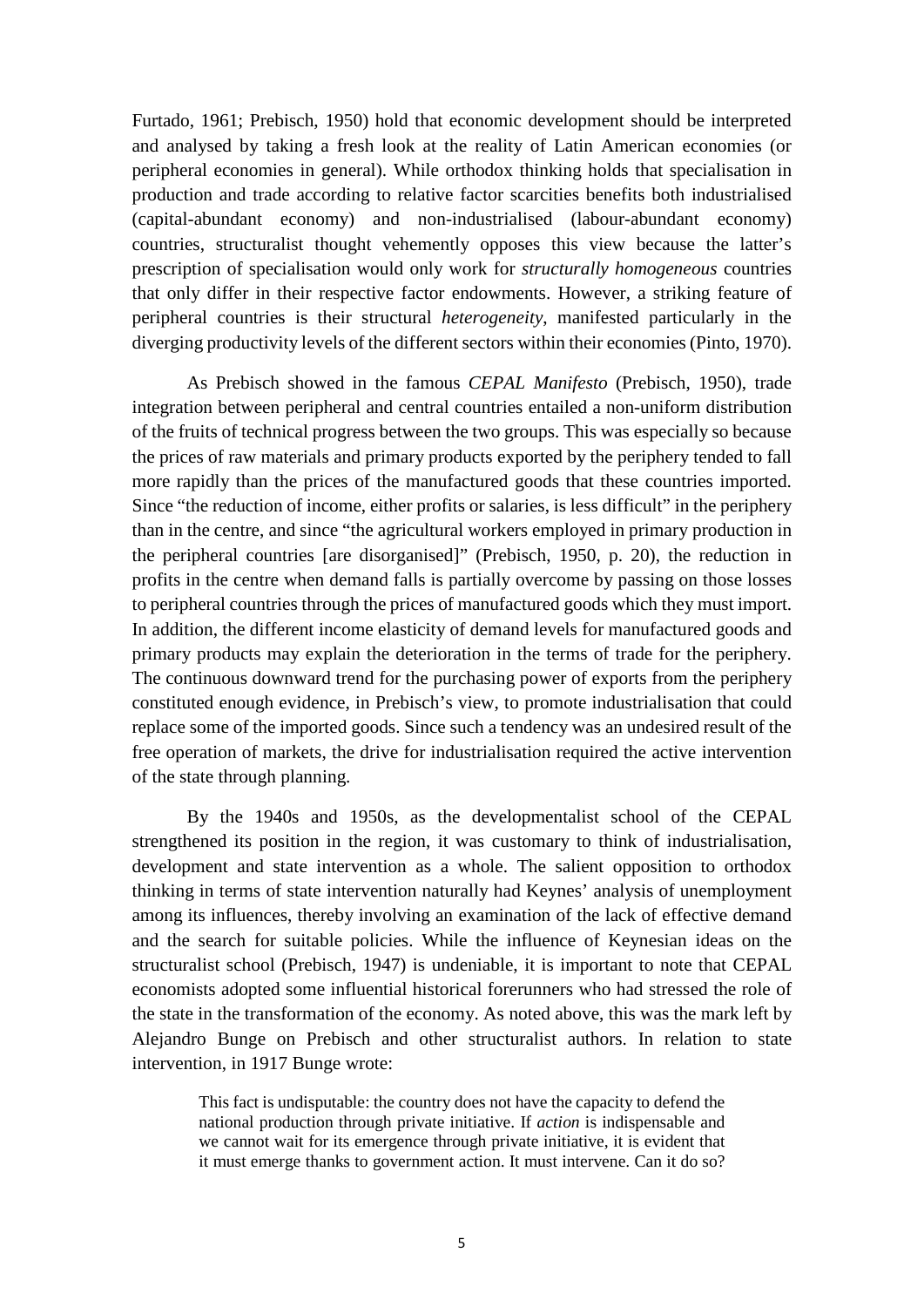All governments in the world are actively intervening and without hesitation given the state of affairs.<sup>[5](#page-6-0)</sup> (Bunge, 1940, p. 244)

Another Argentine economist of the structuralist tradition worth mentioning is Aldo Ferrer (1927-2016), a student of Prebisch at the University of Buenos Aires. His PhD dissertation (*El Estado y el Desarrollo Económico*), defended in March 1954 and published in 1956, is a clear-cut example of the structuralist vision of development, with the role of the state underlying this vision.

Ferrer saw development as an integral transformational process in which economic elements cannot be separated from the historical and political context in which the economic agents interact. In order to promote development, ISI should overcome the period of 'derivative' manufactured goods (1930-1953) and enhance the industrialisation of 'dynamic' branches such as capital equipment and machinery, infrastructure, chemicals and petrochemicals, and the iron and steel industry (Rougier & Odisio, 2012, p. 108). This is imperative for developing countries to bridge the productivity gap, because these sectors constitute the engine of technical progress and capitalisation. Industrialisation should be carried out neither too slowly ("prudent industrialisation") nor too hurriedly ("hurried industrialisation"); indeed, development should be balanced (Ferrer, 1956, p. 202). [6](#page-6-1) Industry and agriculture should develop uniformly. This is first because in overpopulated countries an ambitious industrialisation plan could accelerate the transfer of labour from the countryside to the urban centres, thus jeopardising agricultural production, which in turn "will not have the purchasing power to purchase the industrial production". Second, in underpopulated countries producing for the world market (as in the Argentine case) the focus should be on the agriculture sector to accumulate reserves to finance the industrialisation process. The ultimate rationale behind Ferrer's analysis is that "the promotion of *balanced development* requires the active participation of the state", because it is "very doubtful that the private sector in underdeveloped countries would be able to carry out an endeavour of such magnitude on its own, which instead demands a coordinated collective effort" (*Ibid.*, p. 187). Ferrer's arguments for the intrinsic necessity of state intervention derive from examining the role of public expenditure as a channel to boost production and balance divergences between "private and social interests", which spring from the "superfluous consumption" of the highest strata of the population that jeopardises domestic capitalisation (*Ibid.*, p. 194). To counteract this structural feature, he argued that industrialisation should be based on the domestic markets.

While the country was going through a process of incipient industrialisation and recovering from the consequences of the recession (in 1935 and 1936 GDP and employment experienced positive trends, until 1937), the political scenario was characterised by conservative parties who alternated amongst themselves through fraudulent elections during the 1930s and until the mid-1940s. Thus, the economic cycle of alternating booms and recessions from 1930 had its mirror in the political cycle. ISI in

 $\overline{a}$ 

<span id="page-6-0"></span><sup>5</sup> Official Report by the General Director of National Statistics, December 2017.

<span id="page-6-1"></span> $6$  In this sense, Ferrer's analysis is closely related to that of Paul Rosenstein-Rodan and Ragnar Nurkse.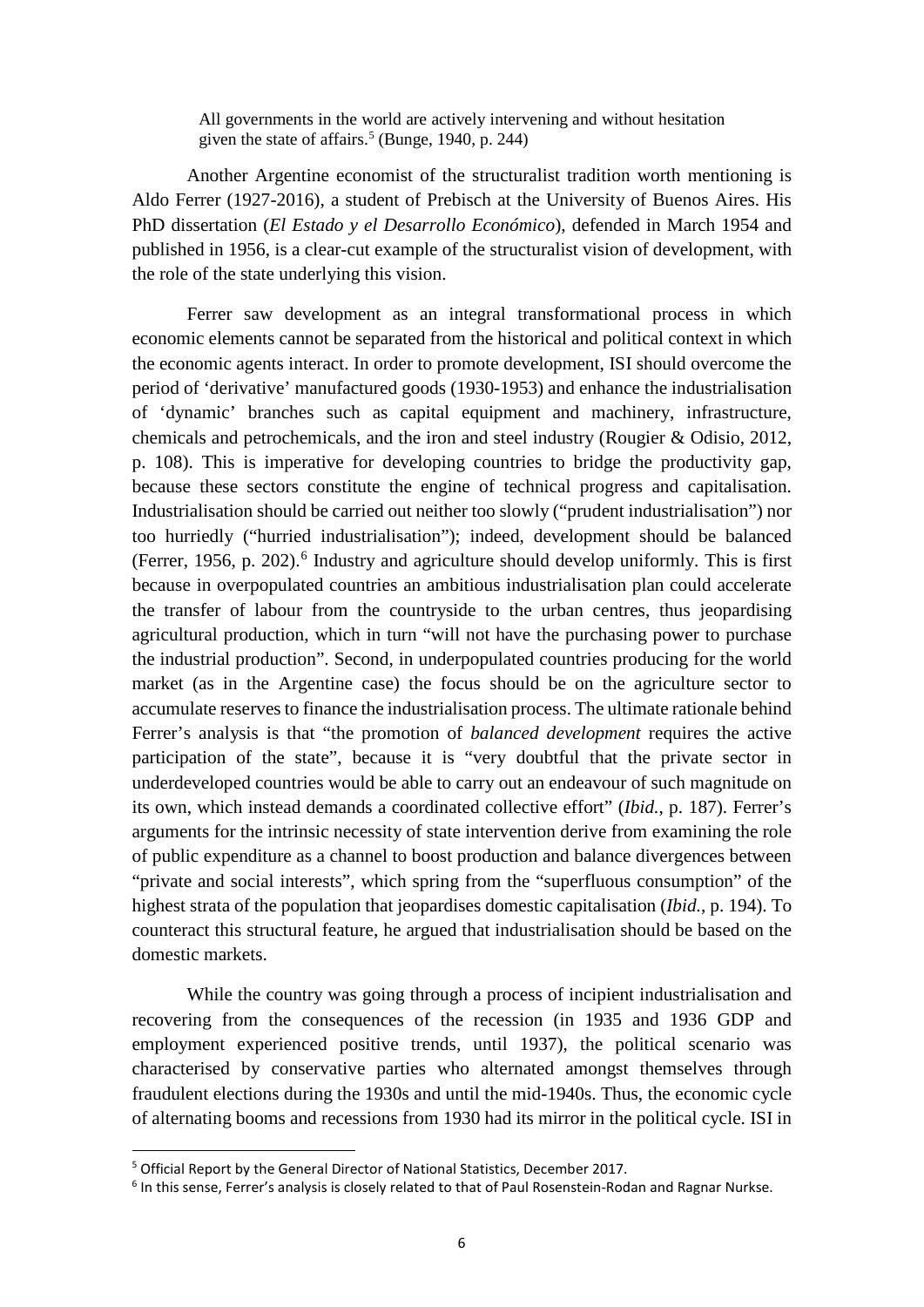Argentina was rooted in the context of the interplay between the economic and political scenarios.

The influence of the Army's Nationalist Group within national politics and the rise to power of Juan Perón (1898-1974) in 1946 through free elections (re-elected in 1952), led core economic policies to be heavily focused on boosting industrialisation. Trade policies implemented by the *Instituto Argentino para la Promoción Industrial*, broadly known as IAPI, which monopolised the foreign trade of primary products, price and exchange controls, and the nationalisation of infrastructure and public utilities were amongst the most important policy measures of the concerted economic efforts to change the 'dynamic centre' of the economy. The rise of *Peronismo* at the same time meant a progressive redistribution of income, implementing direct allowances for the unemployed, institutionalising trade unions, holiday pay for workers, building civil constructions, and implementing a minimum wage policy—all measures intended to increase the domestic market to absorb the output of the new manufacturing branches. This scheme allowed the authorities to continue to rely on primary exports to finance the necessary imports of inputs and capital goods to keep the economy growing. As documented in Vernengo and Pérez Caldentey (2014), some elements of the Peronist economic policies had already been seen in the so-called *Plan Pinedo* (actually drafted by Prebisch in 1940), which in fact had never been approved.<sup>[7](#page-7-0)</sup>

However, the economic cycle of the Peronist period was subject to the structural problems of peripheral countries, as Prebisch (1950) pointed out. Indeed, the deterioration in the terms of trade between the late 1940s and early 1950s entailed a drastic fall in the value of exports and therefore a reduction in the necessary imported goods. Argentine GDP grew at an annual rate of zero during 1948-1952, while real wages started to decline in the early 1950s due to inflationary pressures. As Rougier (2017) comments, after 1953 or 1958 a new phase in ISI in Argentina would begin.

Conflicts and disputes between the traditional elite and the Peronist government became more acute, and these were manifested in opposing economic policies aiming at the same objectives. While the traditional elite wanted to restore their power focussed on agricultural exports, the new industrialist bourgeoisie, together with a wide spectrum of the working class, supported Peronist policies. In the political sphere, while the Peronist government involved itself in modernising elements of the national economy (during this period there was a noticeable heavy boost for transport infrastructures, communications, education and science), it also had a particular *style* of doing politics and running the country that left little space for opposition parties to participate in the political debate, a practice seen by some opposition groups as 'authoritarian' and 'anti-liberal'. Such a state of affairs "weakened the main tenets of the Peronist project and contributed decisively to its fall. Thus, the Peronist project closed the very possibility of legitimising, on stable bases, the political power" (Ferrer, 1981, p. 54).

<u>.</u>

<span id="page-7-0"></span><sup>7</sup> On this issue, see Llach (1984)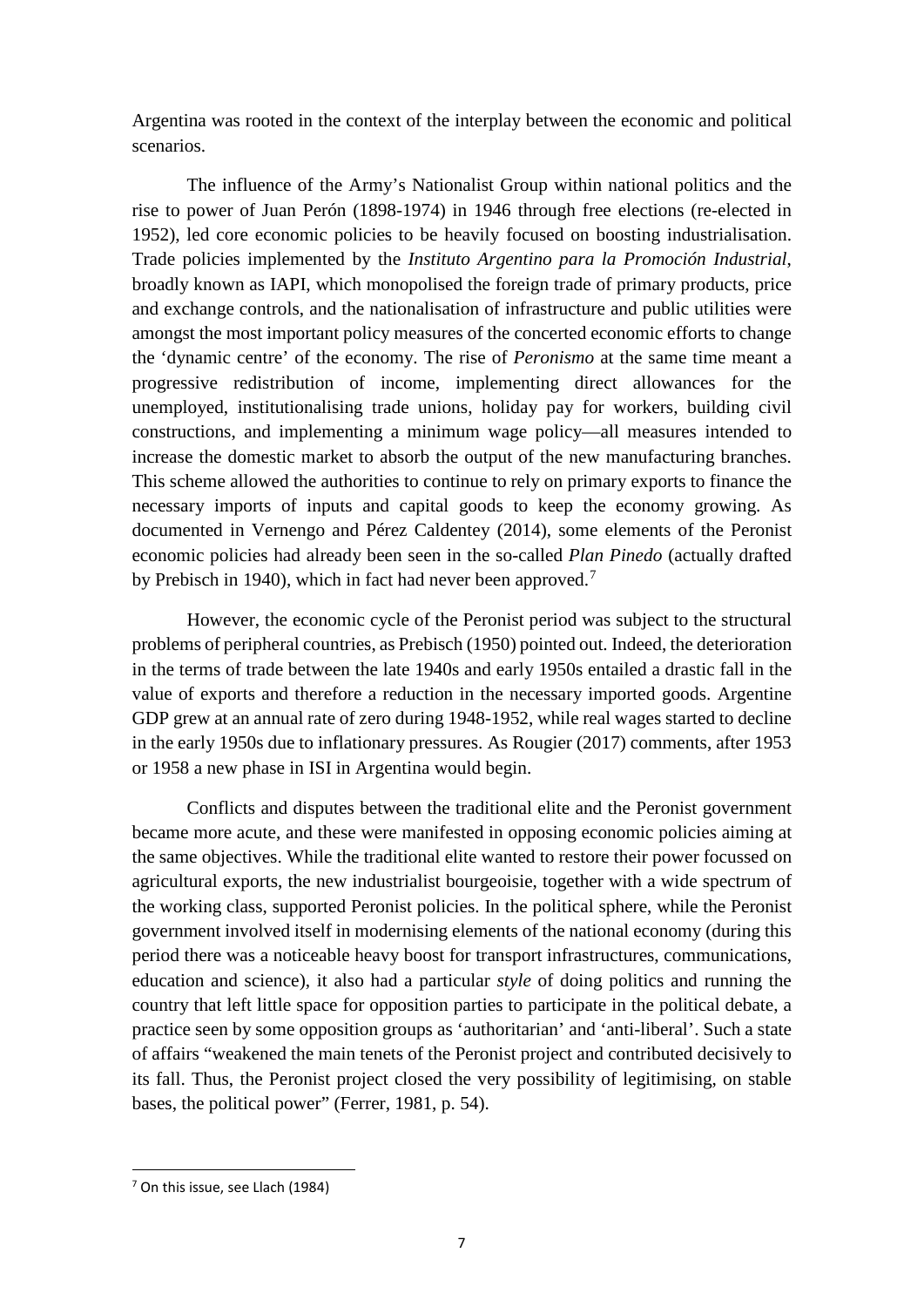## **3. The consolidation of a developmentalist agenda and the rise of development preoccupations from the 1950s to the early 1970s**

After the experiences with the second Peronist government (1952-1955), and intensified by a context of political instability that led to the military coup that ousted Peron in 1955, progress in economic development came to a standstill. This background allowed the liberal strand of the debate to insist on the need to return to more orthodox policies, lifting price and trade controls and liberalising the exchange rate and prices. This was the political-economic approach seen across democratic and non-democratic administrations since the Great Depression, with the greatest crises and transitional periods being in 1930, 1943, and 1955. In fact, the divide between the two national projects meant not only a lack of cohesion between the national elite (split into those who supported the traditional agribusiness and those more favourable towards ISI and the domestic market) and the general population, but also limits on the ISI strategy carried out until then. Thus the economic cycle was not only conditioned by the world market, but also by the political cycle characterised by those antagonisms (O'Donnell, 1977). In a context of political and social conflict, there were attempts in the debate to associate ISI with the fiscal deficit and rising inflation. Remarkably enough, the stress on inflation, the liberalisation of the exchange rate and the losses suffered by the agro-export elite due to the Peronist price control policies were at the top of the agenda for debate in 1955 (Heredia, 2015).

However, the divide in the economic debate in Argentina did not exclusively refer to the rift between liberals and industrialists. While the actual content of economic policies and recommendations by CEPAL and Prebisch were quite similar to both that seen during the Peronist period (1945-1955) and to the policy seen during the democratically-elected Frondizi administration (1958-1962), the intellectuals advising and ideologically supporting the latter often criticised CEPAL's economists. This was the case for Rogelio Julio Frigerio (1914-2006), a key advisor of Frondizi and founder of the so-called *Pensamiento Desarrollista* in Argentina (Altamirano, 1998). For him, intellectuals linked to the ideological right, the economists from CEPAL, and the intellectuals of the Communist and Peronist Parties, all comprised the "ideological spectrum of anti-developmentalism" (Frigerio, [1967] 1983, p. 16). Hence, the ideological divide within developmentalists was *also* a salient feature of Argentine society in the 1950s.

Indeed, Prebisch, who was working in Santiago de Chile as CEPAL's executive secretary, reappeared on the national political scene in 1955, appointed to draft a report on the economic situation and provide key proposals for economic recovery. The *Informe Prebisch*, as the report was known, basically had two purposes. First, the plan envisaged an orthodox set of policies such as devaluation of the national currency, liberalisation of markets, and free entry and exit of foreign capital. However, secondly, the plan itself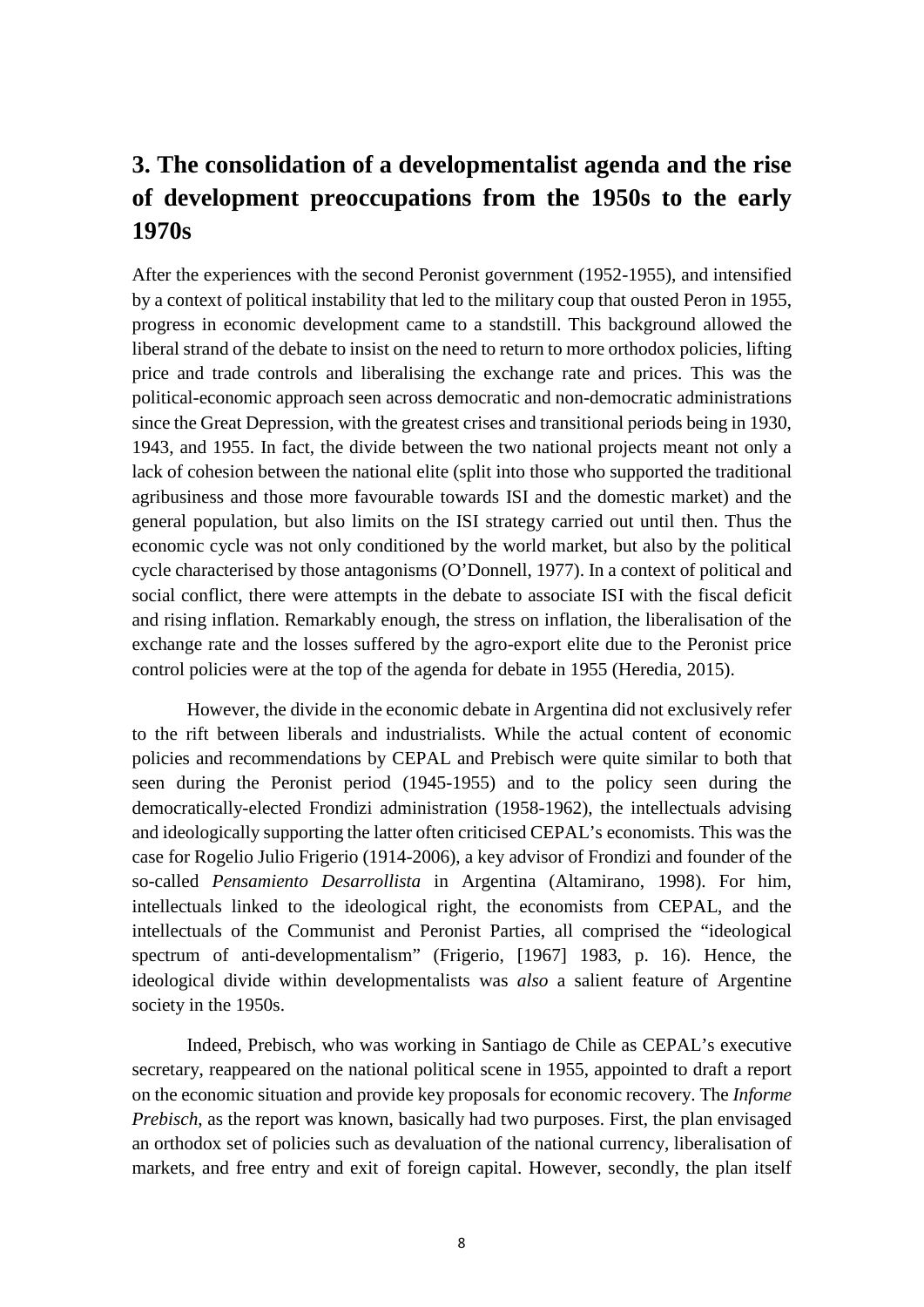recommended addressing long-term issues, such as the backwardness of agriculture and the still incipient diversification of the manufacturing sector. To cope with these challenges, the report recommended the introduction of technology into agriculture to boost production so that an increase in agricultural exports could help the industrialisation process through providing foreign currency (Altamirano, 1998, p. 76). For the manufacturing sector, the aim was to boost the steel, mechanical engineering, paper and pulp, petrochemical, and basic chemical industries, to extend railroads and to increase the state-run oil production and electric capacity. As Sikkink (1988, p. 97) points out, Prebisch "advocated adopting a development program, based on the in-depth CEPAL study [the 1950's CEPAL Manifesto] to plan long-term capital investments." Eventually, Prebisch's recommendations were not put into practice, except the orthodox proposal of currency devaluation and the creation of the National Agricultural Technology Institute (INTA), whose aim was to develop technical and scientific methods to increase agricultural productivity. Measures aiming at boosting certain key manufacturing sectors were barely applied. Part of the failure to apply Prebisch's plan was the result of many anti-Peronist policy makers during the *Revolución Libertadora* in 1955-1958 not being supporters of the various developmentalist elements present in the report. In addition, those who opposed the military government in 1955 strongly rejected the Prebisch Plan. For example, intellectuals connected to the Peronist movement, such as Arturo Jauretche ([1955] 1973), criticised the report by pointing exclusively to the orthodox and liberal elements while ignoring the developmentalist elements that it in fact endorsed (Vernengo & Pérez Caldentey, 2014). As Sikkink (1988, p. 96) puts it, the political context characterised by a national political and ideological divide left "little intermediate space for Prebisch's developmentalism".

In the late 1950s, the *Frigerista* group's opposition to Prebisch and CEPAL was basically due to associating Prebisch with both the economic policies of the 1930s and the 1955 economic report for the military government. Rather than a theoretical disagreement, differences were largely motivated by the domestic political context. While the Peronist party was banned, the political campaign run by Frondizi and the Radical Party for the 1958 elections was characterised by their efforts to attract the Peronist vote. This could perhaps explain why Argentine *desarrollismo* was opposed to Prebisch's *structuralism* (Altamirano, 1998). [8](#page-9-0)

Despite the deeply rooted association made by certain intellectual groups between Prebisch (and CEPAL) and anti-Peronism in the 1950s and 1960s, the dominant structuralist ideas in CEPAL were widely disseminated in both academic and policyoriented institutions. To begin with, in 1958 there was a change in the curriculum of the Economics course at the University of Buenos Aires, introducing economic development content based on the ideas of CEPAL and Prebisch. In addition, worthy of a mention is the setting-up of the national academic journal, *Desarrollo Económico*, in 1[9](#page-9-1)58,<sup>9</sup>

<span id="page-9-0"></span><sup>8</sup> See also Portantiero (1977).

<span id="page-9-1"></span><sup>9</sup> Volume 0 was published by the end of 1958 and throughout 1959, while Volume 1 was published in 1961.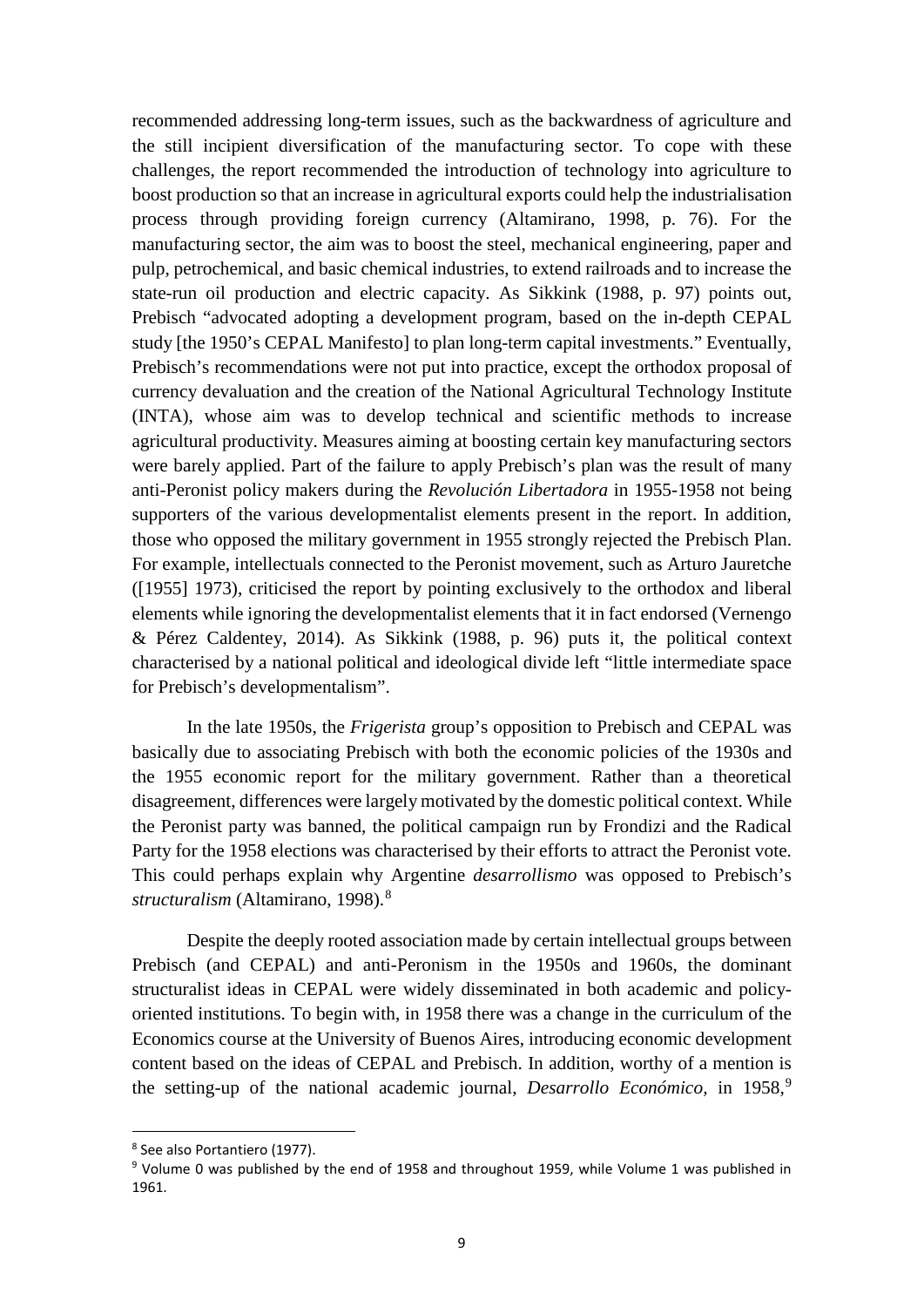publishing important works on economic development and industrialisation by national and international scholars. This had a lasting impact. These developments in the world of ideas naturally shared basic common ground rooted in policy-making, not only during the period of Frondizi (1958-1962), but also even later during both democratic and military governments until 1976. According to Altamirano (1998, p. 79), discussions about development issues thrived in Argentine intellectual and policy institutions for at least twenty odd years after 1955.

That common ground of ideas took root in the economic performance of the economy during those years. The positive trend in manufacturing output and employment made industry the dynamic core of the economy, especially after the mid-1960s (see Table 1). However, the industrialist project, while on the whole opposing the agrobusiness, required the foreign currency created by exports, which were mostly comprised of agricultural goods. Indeed, the political cycle was economically linked to the decline in the terms of trade for agricultural commodities in the 1960s and this deepened the political disputes within the elite, finally leading to a fresh military coup in 1962 against Frondizi. In 1963, new free elections (without the participation of the Peronist party though, as it was still officially illegal) saw the Radical party win the presidency, but in 1966 there was another military coup, led by General Onganía, which tried to restore the economy to more liberal paths.

| abie |
|------|
|------|

<u>.</u>

|           | ${\mathsf G} {\mathsf D} {\mathsf P}^{\mathsf a}$ | Industry <sup>a</sup> | Productivity <sup>a</sup> | Real wage <sup>b</sup> | Income <sup>c</sup> |  |
|-----------|---------------------------------------------------|-----------------------|---------------------------|------------------------|---------------------|--|
| 1963-1974 | 5.08                                              | 7.13                  | 7.08                      | 100                    | 49                  |  |
| 1976-1983 | 1.02                                              | $-0.52$               | $-1.63$                   | 78.7                   | 44                  |  |
|           |                                                   |                       |                           |                        |                     |  |

<sup>a</sup> Average growth rate; productivity refers only to industry

**b** Average industry real wage

<sup>c</sup> Average income per capita as a share of US income per capita

Source: authors' own elaboration based on Ferreres (2009)

During the Ongania tenure (1966-1970) there was a remarkable shift in the direction of economic policy. As Wynia (1990, p. 261) documents, the fundamental problem according to Ongania's Finance minister, Adalbert Krieger Vassena, was the general inefficiency in the economy brought about by subsidised industry, undisciplined workers, and overextended welfare programmes. This description of the economy had a purely technocratic flavour, blaming the decline of the economy on the Peronist-style of state intervention by non-Peronist administrations since 1958. It is again noticeable in the public sphere how industrialisation, state intervention and welfare programmes were linked to problems of inflation and fiscal deficit. However, not even this government abandoned the industrialisation strategy, although now it had to be pursued with less state intervention and funded by foreign capital.<sup>[10](#page-10-0)</sup> As in 1955-1958, during the second half of

<span id="page-10-0"></span> $10$  Indeed, this was not an unknown strategy in Argentina, as in 1958 Frondizi himself set-up a series of norms allowing foreign direct capital to be invested in the national manufacturing sectors (laws no. 14780 on foreign investments and no. 14781 on industrial promotion.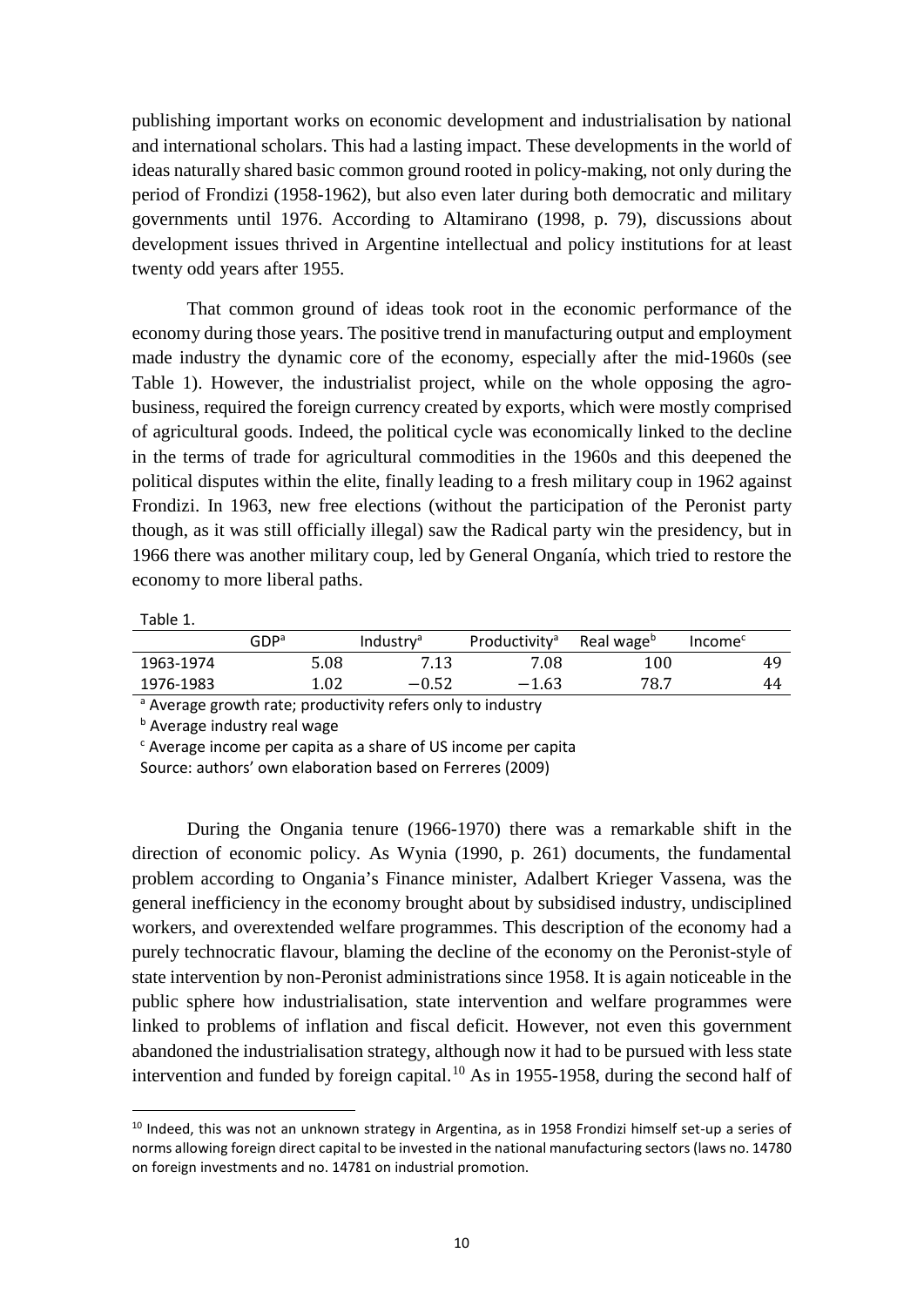the 1960s real wages fell, the currency devalued, the rents from agribusiness increased for some years,  $11$  and inflation decreased to the lowest level since the Peronist governments (Wynia, *Ibid.*).

After internal military issues in 1970-71, the new military-appointed president, General Lanusse, not only continued with an industrialisation strategy, but expanded it by boosting heavy industry. Development institutions such as the National Council of Development (CONADE), founded in 1961, played a key role in economic planning and substitution industrialisation. In the political arena, Lanusse's administration allowed the Peronist party back into politics, which led to Peron and Peronist governments being in office from 1973 to 1976, the year of the last military coup.

In conclusion, although within a context of political instability, it can be argued that in the years before the military coup in March 1976 there was a 'developmentalist consensus' in Argentina. This consensus involved the main preoccupation being about the role of the state in managing the economy through protectionist measures, price controls, economic planning through CONADE, industrial policies, national integration, and the role of science through the INTA and the National Scientific and Technical Research Council (CONICET, founded in 1958). Indeed, a military faction was interested in national development as a way to increase the country's capacity to defend itself from outside threats (Ferrer, 1981). Differences arose, however, about the way to conduct macroeconomic policies that were compatible with such structural policies.

## **4. The fall of development preoccupations and the rise of 'prudent' macroeconomic management**

As commented above, by the late 1960s, during the Ongania tenure, associating the industrialisation strategy with technical inefficiency, high inflation rates, public deficit, and over-staffed state-run companies turned out to be quite popular, both in public discourse and in the media. Indeed, the ISI strategy was pejoratively labelled as 'populist' economic policy or economic dirigisme.

Liberal-oriented economists argued that inflation was the outcome of uncontrolled spending by the Argentine government and general inefficiencies in industry. This was the credo of the traditional landowners of the *Sociedad Rural Argentina* that held that "the fundamental cause of [inflation] is excessive government spending" (public statement of 12/12/1978, in Memorias SRA, 1979, p. 60; quoted in Heredia, 2015, p. 91). Traditional monetarism served as a theoretical background to the liberal stance. Monetarism was not a new approach in 1970s Argentina. Pre-Keynesian thinking was dominant at the

<span id="page-11-0"></span> $11$  The terms of trade experienced a rise from 1962 till 1964 and then gradually fell until the end of the 1970s (Ferreres, 2010).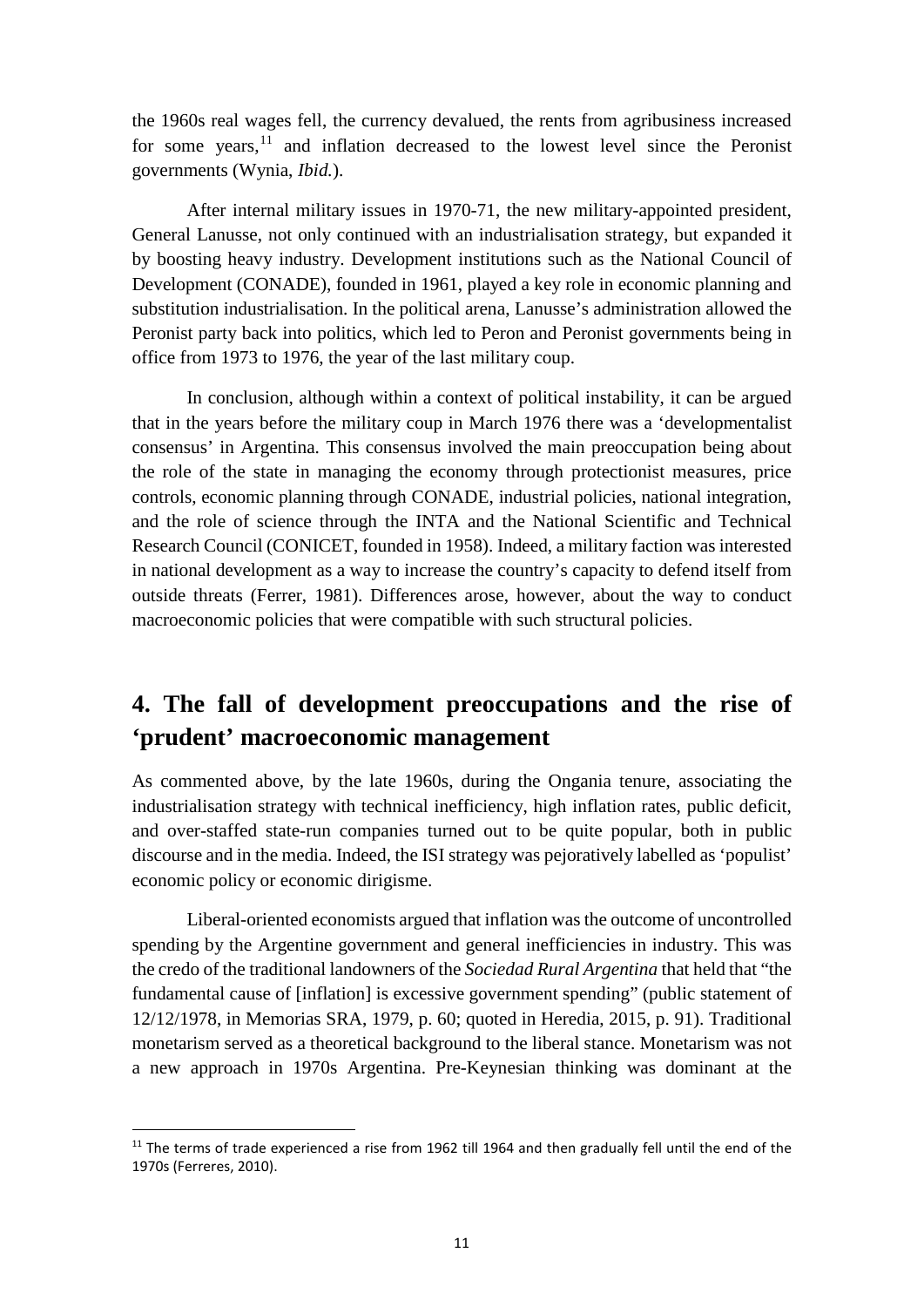beginning the twentieth century, if not in economics courses then certainly in the general approach taken by policy makers.<sup>[12](#page-12-0)</sup>

However, as we discussed above, from the 1950s onwards, industrialisation and state-driven planning dominated the core of the economic debate and its teaching. Moreover, the structuralist approach offered an alternative view of inflation, according to which inflation is not the result of excessive money supply, in turn brought about by an excessive government deficit, but instead is due to structural bottlenecks of basic commodities whose price shock ripples out to the rest of the industries. How, then, did monetarist ideas revive in Argentina and gain a foothold in public policy?

First, it is important to note that by the end of the 1960s there was a global revival of liberal ideas, strongly fostered by the *Société du Mont-Pèlerin* (Mirowski & Plehwe, 2009). Secondly, while the supply of economists in Argentina had been remarkably small until the mid-1950s and early 1960s, it appreciably increased during the 1960s onwards. In particular, as Biglaiser (2009, p. 63) has documented, this was thanks to the active role of US government agencies as well as private Argentine *think tanks* that financially supported future Argentine economists as they earned advanced degrees in the  $US$ .<sup>[13](#page-12-1)</sup> Economists nurtured in the works of von Mises, Hayek, Friedman (all of them linked to neoliberal thinking) started to be available in the Argentine market for economic ideas (Heredia, 2015, p. 85). Third, the influence of these *think tanks* in the economic debate started to become noticeable by the 1970s, not only because they were able to place staff as top officials in the military government (more on this below), but also because economists working in those institutions were successful in imposing the discussion on inflation and macro prudential policies over academic preoccupations, to the expense of development thought.

Turning now to the objective reasons at play, it is important to note that while the terms of trade averaged around 96 points between 1955 and 1970, this gloomy picture changed in the early 1970s, with the terms of trade rising and reaching a peak of 143 in 1973 (see Figure 1). This rise stimulated an increase in agricultural supply and reactivated the demand of industries associated with the sector (tractors and machinery). The Peronist government (1973-76) sought to redistribute the higher income of the external sector by increasing the powers of the *Juntas Nacional de Carne y Granos*, which monopolised the foreign trade of such products. There was also a system of multiple exchange rates in force. This system had promoted an illegal or black exchange rate market. By the time the Peronist government took power in 1973, the black-market premium was around 100%. The premium started to increase, reaching a peak of more than 350% by the end of 1974.[14](#page-12-2) In 1975, exports fell by 1 billion dollars, partially due to a decrease in export prices, but mainly because of increased smuggling of primary commodities, stimulated

<span id="page-12-2"></span>

<span id="page-12-1"></span><span id="page-12-0"></span><sup>&</sup>lt;sup>12</sup> See Dagnino Pastore (1989, p. 196) and Biglaiser (2009, p. 66).<br><sup>13</sup> These think tanks are *Fundación de Investigaciones Económicas Latinoamericanas-FIEL, the <i>Instituto de Estudios Económicos sobre la Realidad Argentina y Latinoamericana*, the *Fundación Mediterránea* and the *Centro de Estudios Macroeconómicos-*CEMA, all founded between the mid-1960s and the early 1970s. <sup>14</sup> Calculations based on Kaminsky et al. (2004).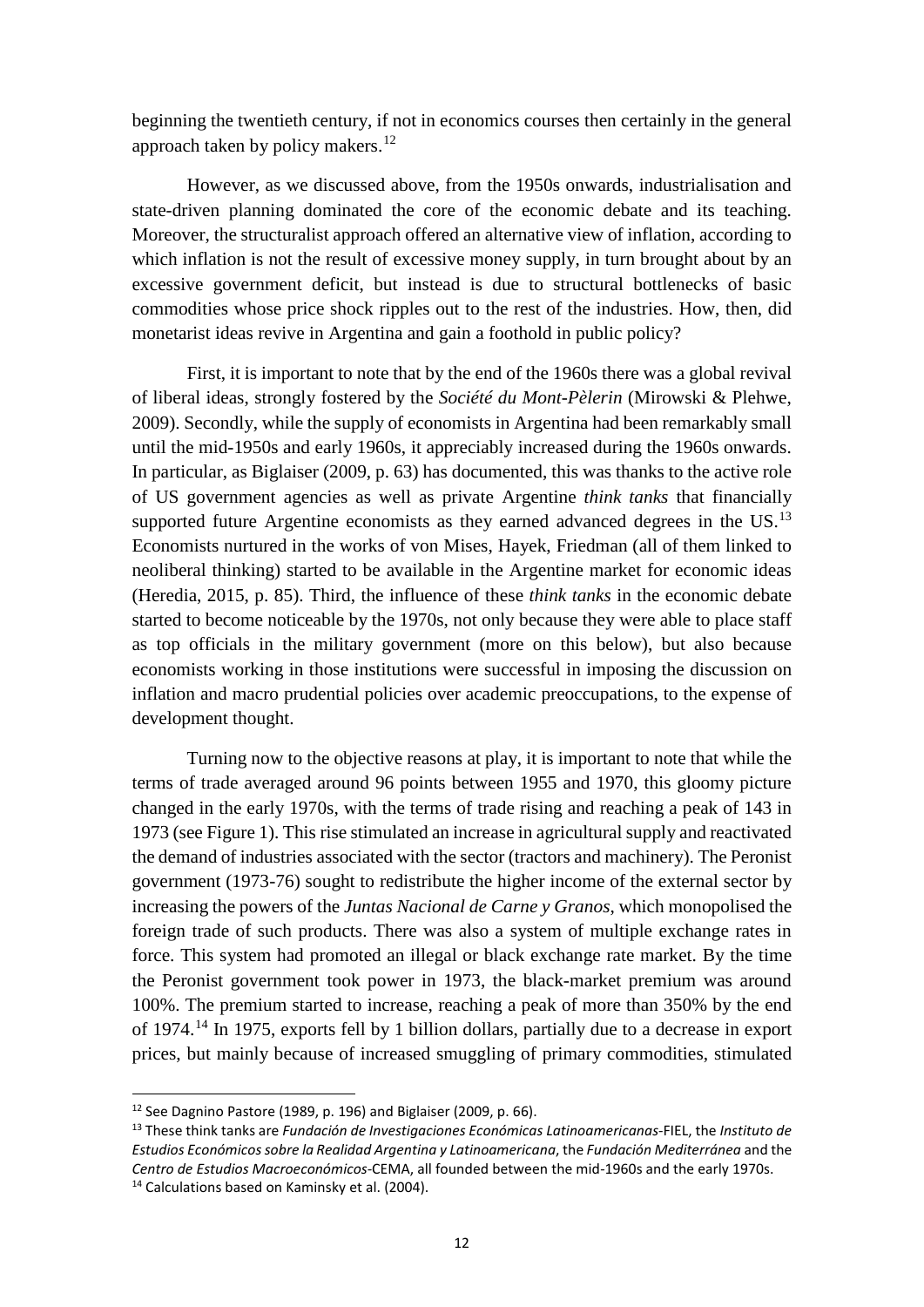by the black-market premium. Imports grew by 9% in current values with respect to the previous year. The current account deficit was almost 1.3 billion dollars and, in the absence of substantial capital imports, there was a loss of more than 1 billion in reserves.

In an international context marked by stagflation in some industrialised countries due to the oil shock, the gloomy economic situation demanded immediate policies. Those adopted to avoid an external crisis were the classic ones: a strong devaluation combined with fiscal adjustment. However, the high levels of employment and the ability of unions to resist allowed them to renegotiate wages, and this led to a new round of price increases, devaluation, wage negotiations, and so on. The devaluation of the exchange rate for the year was 393%, inflation was 160%, and GDP growth fell sharply by 0.5%. Within a context of intensifying conflict, right-wing circles seized on the crisis to present it as crystal-clear evidence of the failure of the policies in previous years. The ISI growth model, according to them, was exhausted.



Figure 1. Change in terms of trade (1970-1975)

Source: authors' own elaboration based on Ferreres (2009).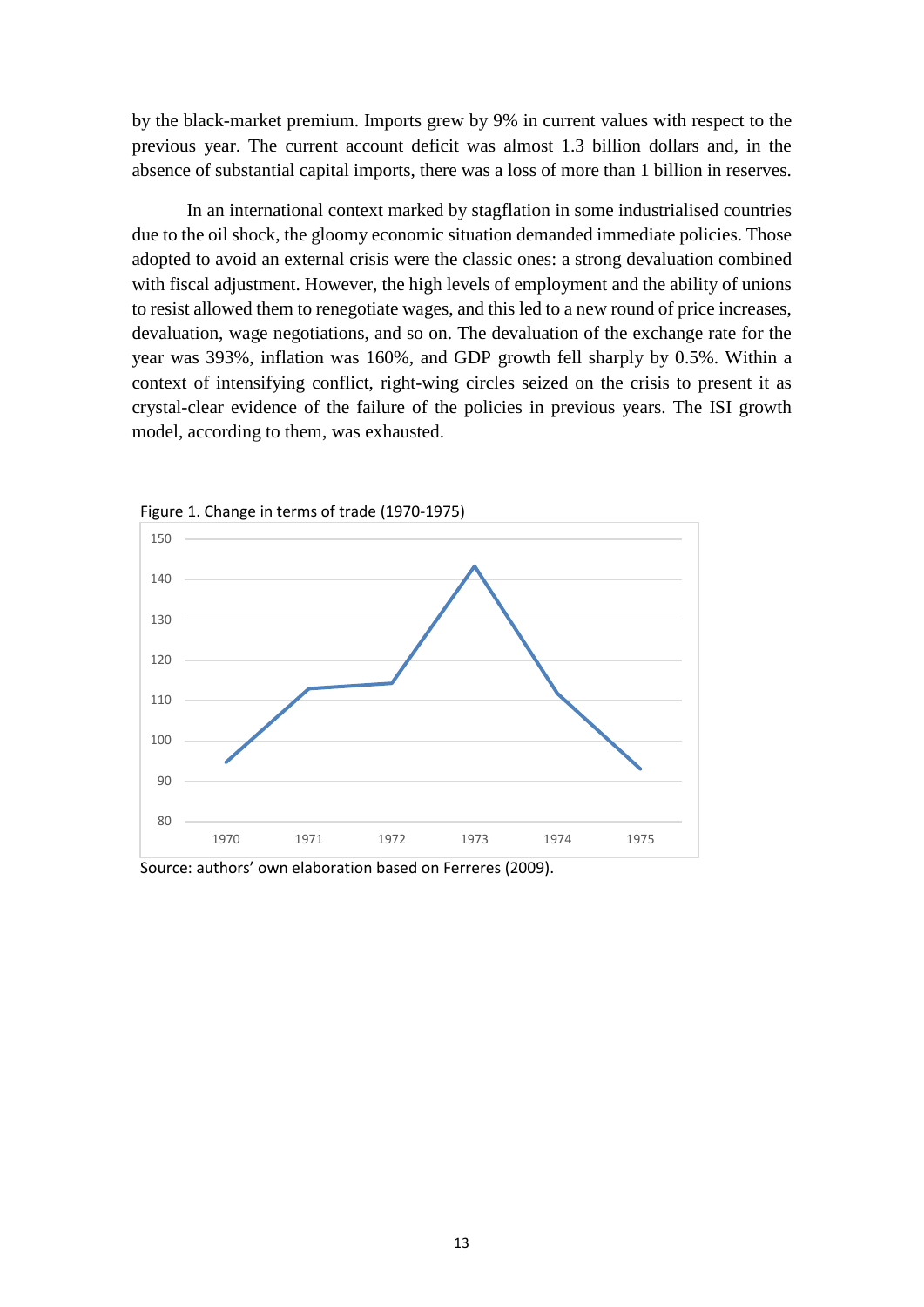

Figure 2. Inflation and output growth (1973-1976)

## **5. The turn to neoliberal ideas and economic policy in 1976- 1983**

#### *5.1. The military macroeconomic program*

**.** 

A group was formed around the figure of Jaime Perriaux, a lawyer with close links to the military, who brought together a group of liberal-conservative intellectuals.<sup>[15](#page-14-0)</sup> The main aspiration of these intellectuals was to 'refinance' Argentine democracy based on the political-ideological guidelines of the '1880s generation', the ruling elite of Argentina during the agro-export model (Vicente, 2012). The military appointed economic minister was José Alfredo Martinez de Hoz, a lawyer and member of the traditional agricultural elite.

There is evidence showing that the group acted as one of the main civil articulators of the dictatorship. It was one of the main promoters of the business lockout against the government of María Estela Martínez de Perón in February 1976, an event that the military interpreted as a sign of civil support for a coup, which took place the following month. There is also evidence that the economic plan of the military was first drafted and discussed within the group (Muleiro, 2001). The liberal faction of the military had to negotiate some controversial parts of the plan with the nationalist faction. Suggestions by

Source: authors' own elaboration based on INDEC and Ferreres (2010).

<span id="page-14-0"></span><sup>&</sup>lt;sup>15</sup> Besides Martinez de Hoz, other members included Cardenas Madariaga and Jorge Zorriegueta, both high ranking officials in the former's ministry; Ricardo Zinn, a close advisor to Martinez de Hoz and member of the SOCMA (Sociedad Macri) group; and Lorenzo Sigaut, successor to Martinez de Hoz in the ministry.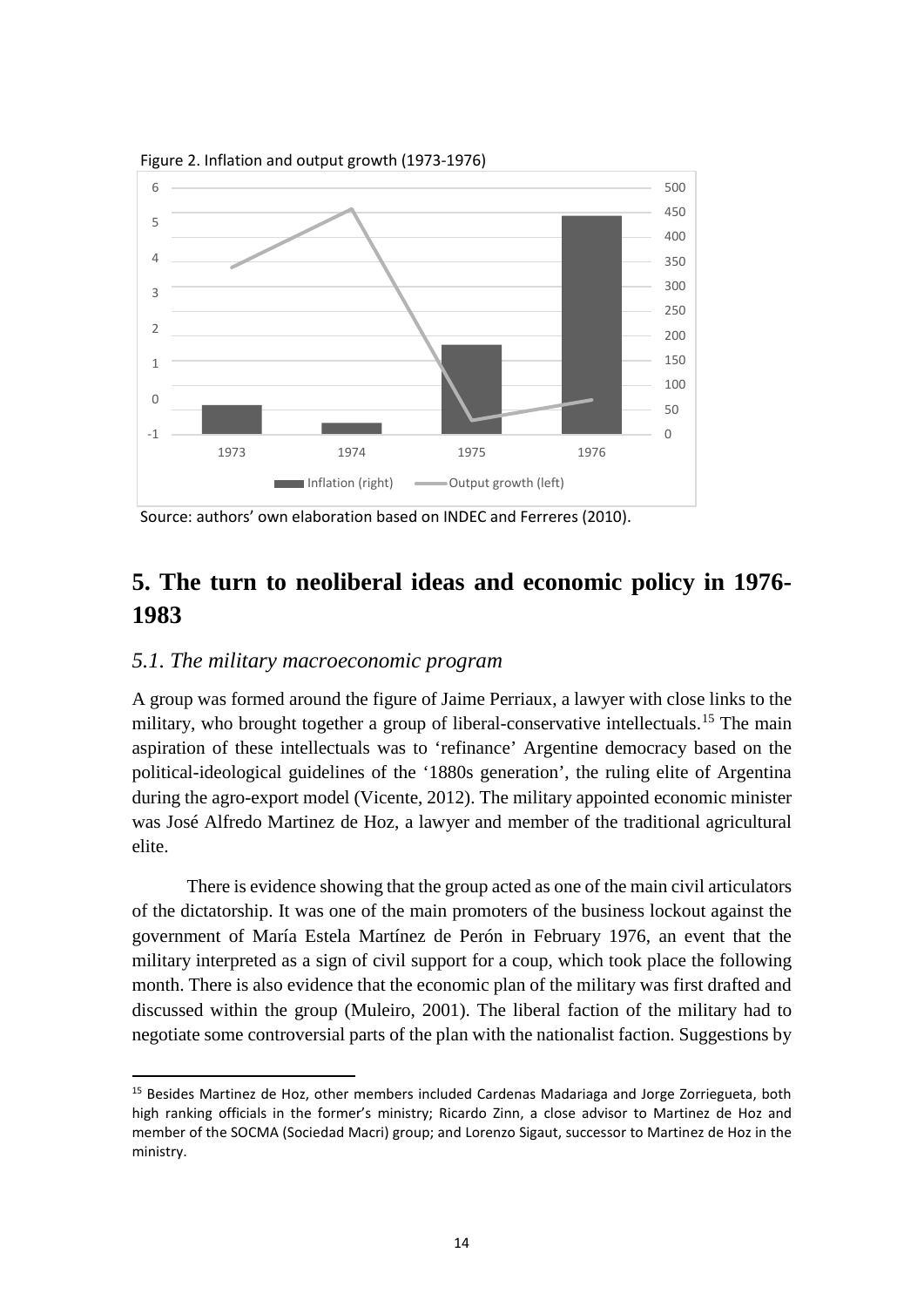the newly appointed economic team to reduce the fiscal deficit (one of the instruments for this being privatisation) to moderate inflation was met with opposition by different branches within the military that were unwilling to cut back on the public areas for which they had direct responsibility (Ferrer, 1981).<sup>[16](#page-15-0)</sup> Notwithstanding these details, the spirit of the plan was entirely consistent with the political objectives of the military.

In the short run, the main concern of the economic team was to reduce inflation. The military economic team designed the working of the Argentine economy on the basis of Chicago's monetarism extension to international trade, proposed during the 1970s in the wake of the so-called "monetarist counter-revolution" (Johnson, 1971). This 'novel' approach provided an alternative explanation to balance of payments disequilibria based on the mismatch between aggregate money supply and the demand of a nation. The theory has two versions, one with fixed exchange rates and the other with free-floating rates. The first version is best suited for small and open economies that, in principle, do not affect international prices. In such a case, for a fixed exchange rate level, inflation in the small economy should converge to the international rate of inflation. In addition, with free international capital mobility, the domestic real interest rate is equal to the international real interest rate. Hence, within this framework, a small economy cannot determine either its money supply or its nominal interest rate. An expansion of the money supply by increasing domestic credit<sup>[17](#page-15-1)</sup> (say, financing the public deficit) leads to an excessive money supply; that is, people find that they have more money than they desire. This leads to an increase in private spending which, in the context of full employment, brings about a trade deficit that drains international reserves up to the point that is equal to the total amount of domestic credit originally generated. So, financing fiscal deficits by issuing money was the main cause of the balance of payments disequilibria in Argentina, which led to a drain on the reserves that first forced a devaluation and then increased domestic prices.<sup>[18](#page-15-2)</sup> The causal sequence was strictly the opposite of that advanced by structuralist theory.

It is important to note that this economic approach went beyond short-run policy recommendations. The search for 'prudent' macroeconomic management also required structural reforms in the economy that implied the dismantling (or the reorientation) of several developmentalist institutions created in the previous years. In this scenario, two crucial policies were implemented. The first was a financial reform. In the previous years, commercial banks acted as agents of the Central Bank, taking deposits on its behalf and giving loans according to certain criteria and in quantities defined by the former. In 1977, a new banking law was passed. The law was aimed at liberalising the interest rate and decentralising deposits. Banks now had to compete for deposits and were free to decide to whom they wished to lend. The Central Bank, on the other hand, guaranteed the

 $\overline{a}$ 

<span id="page-15-0"></span> $16$  As Heredia (2015, p. 89) argues, economic decision making within the military administration turned out to be too sluggish.

<span id="page-15-2"></span><span id="page-15-1"></span><sup>&</sup>lt;sup>17</sup> The money supply consists of, broadly speaking, the sum of domestic credit and international reserves.  $18$  Alternatively, if the exchange rate is not fixed and floats freely, the excess money supply translates first into price increases and second into exchange rate increases.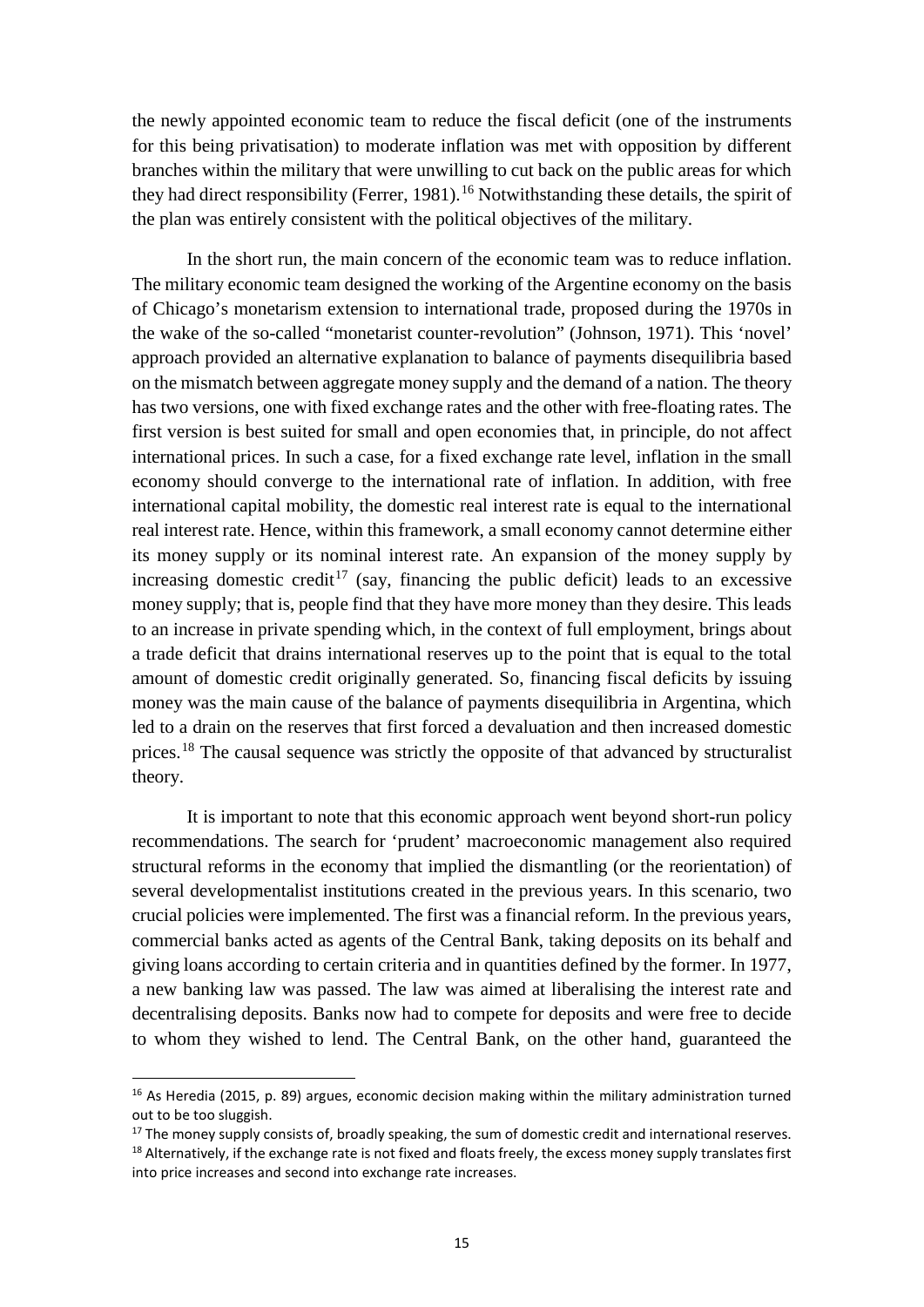deposits. In the next few years, the number of private financial institutions mushroomed markedly. The second was trade liberalisation. The government aspired to open up the economy and expose it to greater international competition to increase the levels of efficiency and productivity. In fact, the measures were aimed at restructuring the income of the exporting sectors. By 1978, all export taxes (*retenciones*) had been eliminated. On the import side, a progressive and programmed reduction of tariff levels was carried out. Finally, the capital account was deregulated and the exchange rate unified.

In terms of stabilisation policies, several programs were tested over a span of four years and all failed (Gerchunoff & Llach, 2010). However, by the end of 1978, there was a big shift in monetary policy. Beginning in 1979, there would be a schedule specifying the exchange rate level, thus pre-announcing the rate of devaluation over time, which eventually would reach zero. This schedule, famously known as the *tablita*, attempted to lower the inflation rate by making it converge to the international inflation rate and the expected devaluation rate.

Given that in certain periods the exchange rate was fixed, the local nominal interest rate should equal the sum of the international real interest rate plus the international inflation rate (in the absence of uncertainty). However, given that domestic inflation did not immediately converge, nominal local interest rates were higher than international ones, and given the relative stability of the exchange rate, this permitted higher yields for financial investments in the domestic currency. Since domestic inflation was higher than international inflation plus the expected rate of devaluation, then, according to the monetary approach to the balance of payments, there should be a trade deficit, even if no expansion of domestic credit occurred. Thus, reserves should go down to adjust the balance of payments. However, the differential attracted foreign capital for domestic financial investments. Another source of reserves was issuing public debt.<sup>[19](#page-16-0)</sup> Thus, reserves did not fall and in fact increased. In fact, the possibility of sustaining the *tablita* depended, in the end, on the capacity to obtain finance from abroad, that is, on the capacity to import capital.

However, the economic team believed that the balance of payments disequilibrium would self-correct. This depended on the speed of reduction of inflation in non-tradable commodities. The government thought that eventually the inflation of such products would converge to the international inflation rate since the increase in the relative prices of those products should lead consumers to substitute them for tradable products, thus reducing the demand for the former. Domestic inflation and interest rates would converge to their respective international benchmarks. However, this was not the case and interest rates differentials persisted. When international credit experienced a crunch and Martínez de Hoz left the government, this generated doubts about the

<span id="page-16-0"></span> $19$  The difficulties in reducing the fiscal deficit and the unwillingness to finance it with Central Banks loans led Martínez de Hoz to follow the alternative strategy of issuing debt denominated in domestic and foreign currency.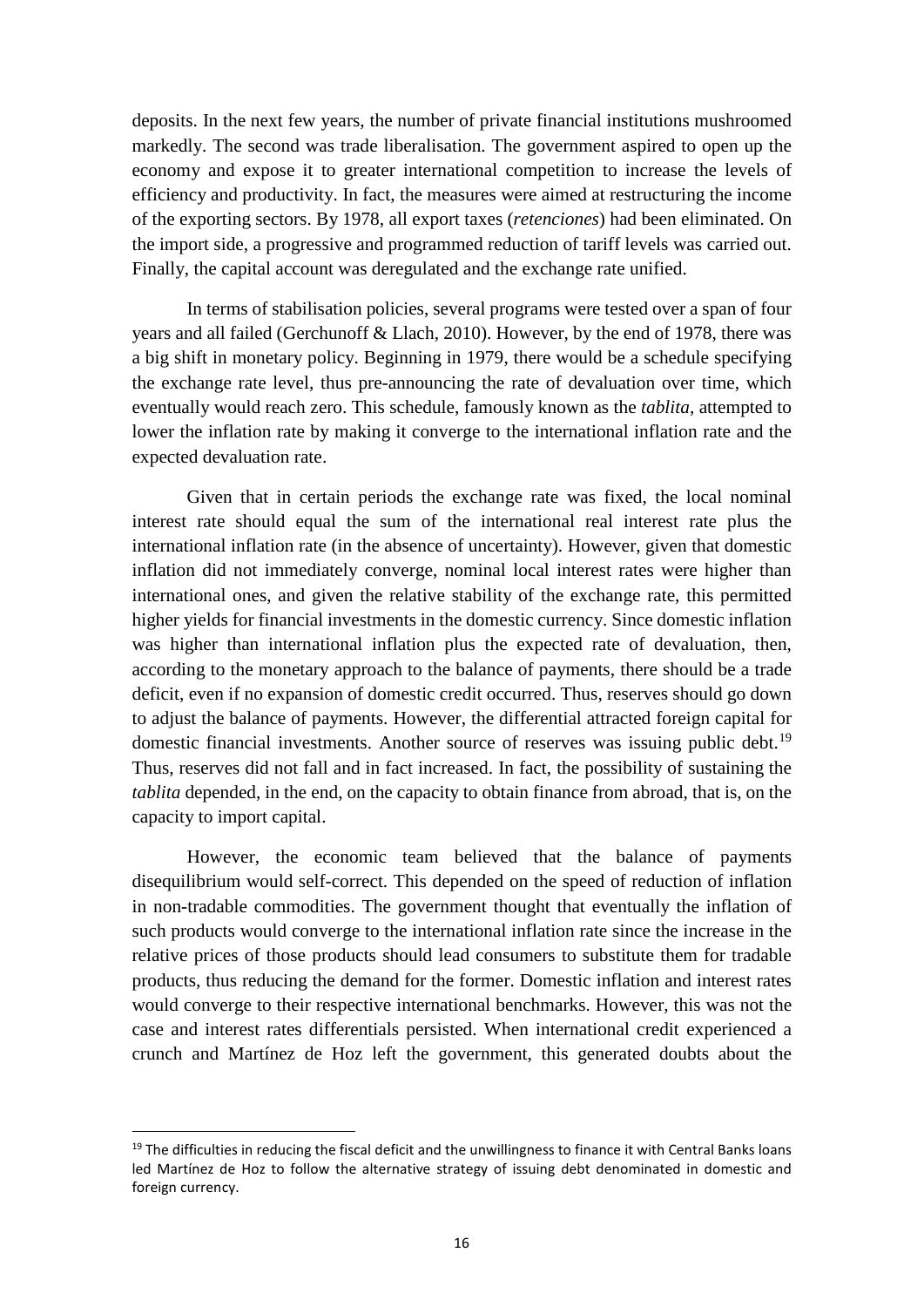sustainability of the *tablita*. In the face of an imminent devaluation, there was a capital flight effectively forcing several devaluations in 1981.

#### *5.2. The impact of the macroeconomic program*

There is widespread agreement in the literature about the idea that the real appreciation of the argentine peso was one of the causes, if not the most significant cause, of deindustrialisation (Gerchunoff & Llach, 2010; Müller, 2002; Schvarzer, 1996). According to the literature, given the low level of the real exchange rate, exporting industries lost competitiveness in international markets and domestic industries could not compete against increasing imports.

It should also be added that the new financial strategy and monetary policy, especially the *tablita*, had a strong influence on the confidence of industry by altering the incentives of business leaders. Most firms that had a positive cash flow or were able to take credit from abroad transformed themselves into financial agents. The mechanism was as follows: they obtained credit at low international interest rates in a foreign currency; exchanged this for pesos and lent it short-term at high local rates; later, they collected the interest and repayment of the loan and converted it into foreign currency or restarted the cycle. The operation was almost risk-free and extremely profitable since the *tablita* made clear when there would be an exchange rate increase; hence, the difference between the local interest rate and the expected rate of devaluation was higher than the international interest rate. The productive plant and other productive assets served as debt guarantees. Companies were bought and sold according to this capacity.

This speculative behaviour led to a substantial increase in the foreign indebtedness of private firms. The major capital flight occurred after Martinez de Hoz left office and tougher international credit conditions gave rise to successive devaluations in 1981, leading to the generalised bankruptcy of private firms. To avoid the collapse of the financial system, the government absorbed most of the private debt. By 1975, Argentina's foreign debt amounted to 8 billion dollars, while by 1983, the last year of the dictatorship, it was about 45 billion (Wynia, 1990, p. 267). This was, in the end, one of the worst legacies of the military government.

The other heavy burden left after 1983 was the shift in income distribution. As shown in Table 1 (see above, Section 3), by 1974, Argentine income per capita was about half of US income per capita, while by 1983 it represented only about 40 percent. In 1974, the share of manufacturing activities in GDP had reached almost the 24 percent, but by 1982 it was only about 18.5 percent. The real industrial wage also decreased. In the context of low output growth, this decrease meant a redistribution in favour of the owning class.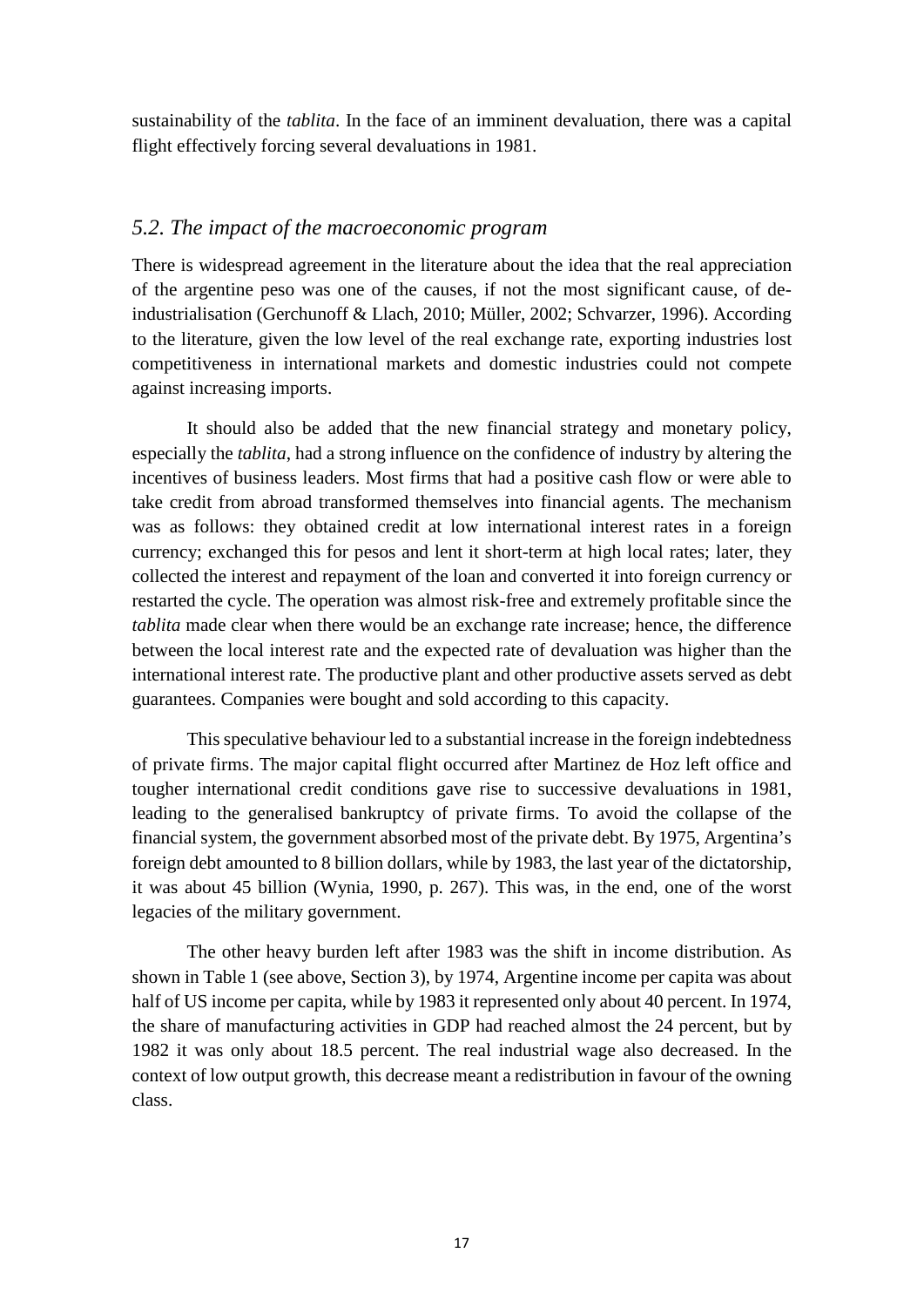## **6. Concluding remarks**

Preoccupations about economic development, the need for innovative economic policies, and an increasing awareness of more active state intervention gained strength in economic debate once the agro-export model started to show signs of exhaustion after the outbreak of the First World War. The first ISI experiences took place between the two World Wars, but they were not the result of a strategic plan. Only after 1945, with the rise of Perón to power, did industrialisation take off, guided and directed by the state through planning and sector-based policies. By that time, ISI also had the intellectual support of the CEPAL and the academic community.

The "developmentalist consensus" established itself in Argentina between the 1950s and 1970s. Despite the political instability in the country, all the political groups (civil and military) that came to power pursued, with different nuances, the objective of industrialisation. During this period, most of the developmentalist institutions prospered and the topic of development thrived both in Argentine academia and in policy circles.

However, by the end of the 1970s, the need to pursue 'prudent' macroeconomic management and tackle inflation started to gain a foothold in economic and public debates. This was successfully introduced into the 'collective unconsciousness' as the worst of all evils. 'Prudent' macroeconomic management entailed not only changes in the manner of conducting short-run policies but also long-term reforms in the economy, most of which implied the dismantling of several developmentalist institutions created in the previous period.

The last military dictatorship in 1976 was the propitious laboratory for the 'prudent' macroeconomic management experiment. The experience was a total failure, both in terms of its inability to lower inflation and to enhance output growth, but also in terms of long-run development. Looking at its results, rather than making the economy grow along a more sustainable path, one could conclude that the main objective was to redistribute income in favour of the owning class and discipline an involved workforce, whose strength had grown during the ISI.

## **References**

- Alberdi, J. B. (1858). *Sistema económico y rentístico de la confederación argentina*. Imp. de José Jacquin.
- Altamirano, C. (1998). Desarrollo y desarrollistas. *Prismas, Revista de Historia Intelectual*, (2), 75–94.
- Biglaiser, G. (2009). The Internationalization of Ideas in Argentina's Economics Profession. In V. Montecinos & J. Markoff (Eds.), *Economists in the Americas* (pp. 63–99). Cheltenham, England and Northampton, Massachussets: Edward Elgar Publishing.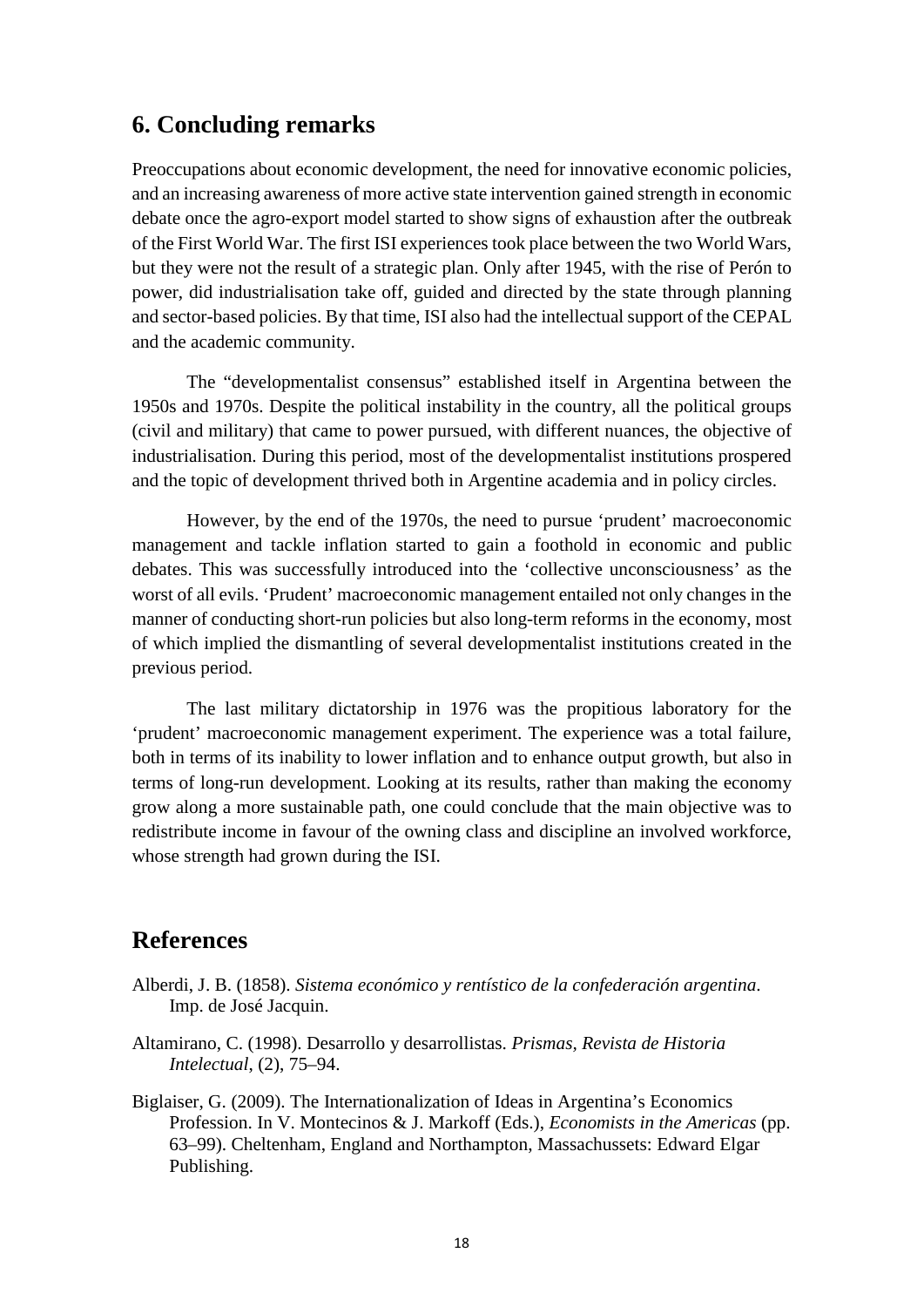Bunge, A. (1940). *Una Nueva Argentina*. Buenos Aires: Kraft.

- Dagnino Pastore, J. M. (1989). Argentina. In J. A. Pechman (Ed.), *The role of the economist in government : an international perspective* (pp. 195–212). New York: Harvester Wheatsheaf.
- Di Tella, G., & Zymelman, M. (1967). *Las etapas del desarrollo económico argentino*. Buenos Aires: EUDEBA.
- Diamand, M. (1973). *Doctrinas económicas, desarrollo e independencia : economía para las estructuras productivas desequilibradas*. Buenos Aires: Paidós.
- Díaz Alejandro, C. (1970). *Essays in the Economic History of the Argentine Republic*. New Haven and London: Yale University Press.
- Ferrer, A. (1956). *El estado y el desarrollo económico*. Buenos Aires: Editorial Raigal.
- Ferrer, A. (1981). *Nacionalismo y orden constitucional : respuesta a la crisis económica de la Argentina contemporánea*. Buenos Aires: Fondo de Cultura Económica.
- Ferreres, O. (2010). *Dos siglos de economia argentina, 1810-2009 : historia argentina en cifras*. Buenos Aires: Fundación Norte y Sur / El Ateneo.
- Ferrucci, R. (1984). *Liberalismo y estructuralismo en la Argentina contemporánea*. Buenos Aires: Tesis.
- Frigerio, R. (1983). *Estatuto del subdesarrollo : las corrientes del pensamiento económico argentino* (3rd ed.). Buenos Aires: Ediciones Librería del Jurista.
- Furtado, C. (1961). *Desenvolvimento e subdesenvolvimento*. Rio de Janeiro: Editôra Fundo de Cultura.
- Gerchunoff, P., & Llach, L. (2010). *El ciclo de la ilusión y el desencanto : un siglo de políticas económicas argentinas* (2nd ed.). Buenos Aires: Planeta.
- Heredia, M. (2015). *Cuando los economistas alcanzaron el poder (o cómo se gestó la confianza en los expertos)*. Buenos Aires: Siglo XXI Editores.
- Jauretche, A. (1973). *El plan Prebisch : retorno al coloniaje* (3rd ed.). Buenos Aires: A. Peña Lillo editor.
- Johnson, H. G. (1971). The Keynesian Revolution and the Monetarist Counter-Revolution. *The American Economic Review*, *61*(2), 1–14.
- Kaminsky, G., Reinhart, C. M., & Végh, C. (2004). Extensive data on economic, financial, fiscal and monetary policy indicators.
- Korol, J. C., & Sabato, H. (1990). Incomplete Industrialization: An Argentine Obsession. *Latin American Research Review*, *25*(1), 7–30.
- Llach, J. J. (1984). El plan pinedo de 1940, su significado histórico y los orígenes de la economía política del peronismo. *Desarrollo Económico*, *23*(92), 515–558. https://doi.org/10.2307/3466422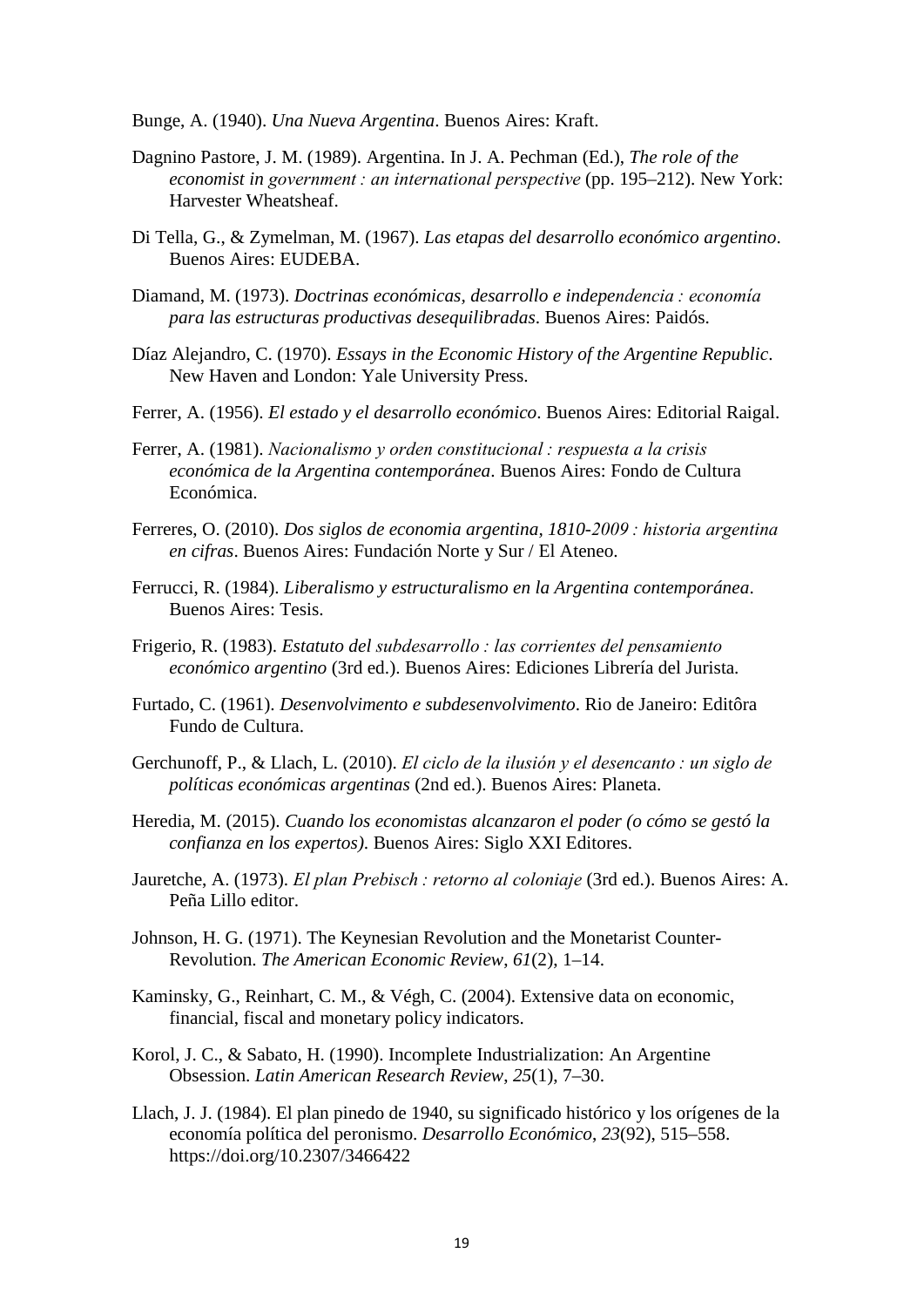- Mirowski, P., & Plehwe, D. (Eds.). (2009). *The road from Mont Pèlerin : the making of the neoliberal thought collective*. Cambridge, Massachussets and London, England.
- Muleiro, V. (2001, March 18). El golpe con traje y corbata. *Clarín (Suplemento Zona)*.
- Müller, A. (2002). *Desmantelamiento del estado de bienestar en Argentina* (Cuaderno del CEPED No. 6). Buenos Aires.
- O'Donnell, G. (1977). Estado y alianzas en la Argentina, 1956-1976. *Desarrollo Económico*, *16*(64), 523–554. https://doi.org/10.2307/3466679
- Pinto, A. (1970). Naturaleza e implicaciones de la "heterogeneidad estructural" de la América Latina. *El Trimestre Económico*, *37*(145(1)), 83–100. https://doi.org/10.2307/20856116
- Portantiero, J. C. (1977). Economía y política en la crisis argentina: 1958-1973. *Revista Mexicana de Sociología*, *39*(2), 531–565. https://doi.org/10.2307/3539776
- Prebisch, R. (1947). *Introducción a Keynes*. Buenos Aires: Fondo de Cultura Económica.
- Prebisch, R. (1950). *The economic development of Latin America and its principal problems*. United Nations.
- Prebisch, R. (1983). Cinco etapas de mi pensamiento sobre el desarrollo. *El Trimestre Económico*, *50*(198(2)), 1077–1096.
- Prebisch, R. (1986). Argentine Economic Policies since the 1930s: Recollections. In G. Di Tella & D. C. M. Platt (Eds.), *The Political Economy of Argentina, 1880–1946* (pp. 133–153). London: Palgrave Macmillan UK. https://doi.org/10.1007/978-1- 349-08041-0\_8
- Rougier, M. N. (2017). *Dos siglos de industria en la Argentina. Una revisión historiográfica* (Documentos de Trabajo del IIEP-BAIRES No. 23). Instituto Interdisciplinario de Economía Política de Buenos Aires.
- Rougier, M. N., & Odisio, J. C. (2012). Del dicho al hecho. El "modelo integrado y abierto" de Aldo Ferrer y la política económica en la Argentina de la segunda posguerra. *América Latina en la Historia Económica*, *19*(1), 99–130.
- Schvarzer, J. (1996). *La industria que supimos conseguir*. Buenos Aires: Planeta.
- Sikkink, K. (1988). The Influence of Raul Prebisch on Economic Policy-Making in Argentina, 1950-1962. *Latin American Research Review*, *23*(2), 91–114.
- Vernengo, M., & Pérez Caldentey, E. (2014). Heterodox Central Bankers: Eccles, Prebisch and Financial Reform. In G. Epstein, T. Schlesinger, & M. Vernengo (Eds.), *Banking, Monetary Policy and the Political Economy of Financial Regulation* (pp. 47–70). Edward Elgar Publishing.
- Vicente, M. A. (2012). Los intelectuales liberal-conservadores argentinos y la última dictadura. El caso del Grupo Azcuénaga. *Kairos. Revista de Temas Sociales*, (29).

Villanueva, J. (1972). El origen de la industrialización argentina. *Desarrollo*